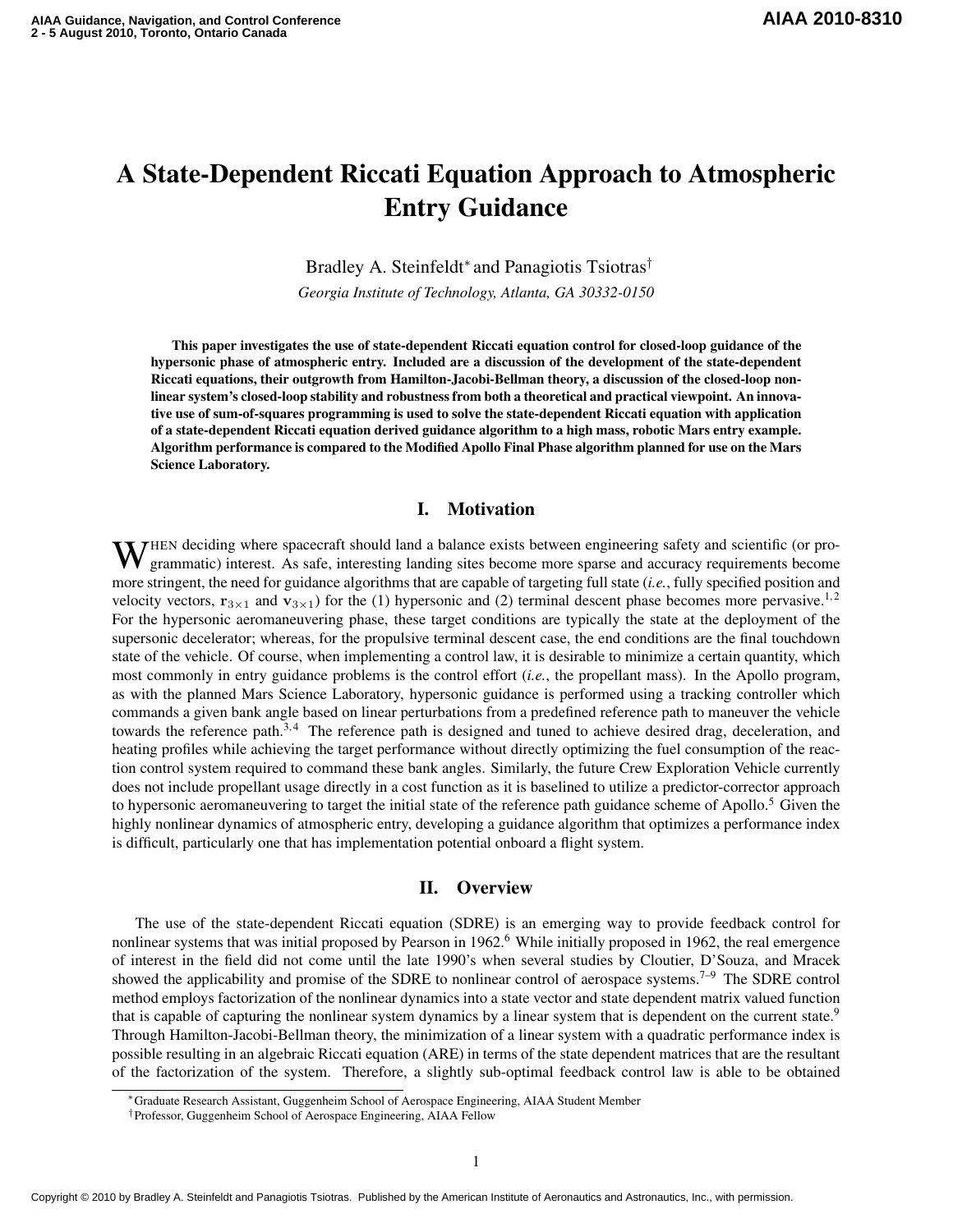through solution of the ARE at each point in state space. The SDRE for infinite-time problems with affine control in the dynamics and quadratic control in the cost has been shown to asymptotically stable and locally asymptotically optimal; however, asymptotically the Pontryagin optimal necessary conditions are satisfied for the general case.<sup>7,8</sup> It should also be mentioned that because the factorization of the nonlinear system is non-unique, the flexibility afforded to the control system designer allows for additional control system robustness to be incorporated. As such, various decomposition techniques can be employed, exploiting the factorization yielding the most robust closed-loop system. The analysis of the stability and robustness of the open- and closed-loop system can be conducted using a sum-ofsquares approach where polynomials are used to approximate the Lyapunov function.<sup>10</sup> The sum-of-squares technique generalizes linear matrix inequalities to form a semi-definite programming problem which can be used to impose stability requirements on the system. These requirements can further be extended to determine the robustness of the system to perturbations by including these perturbations and parameters of the system.

## III. State-Dependent Riccati Regulation Theory

#### A. The General Nonlinear Regulation Problem

To begin, consider the autonomous system that is full-state observable and affine in input (control) given by

$$
\dot{\mathbf{x}}(t) = \mathbf{f}(\mathbf{x}) + \mathbf{B}(\mathbf{x})\mathbf{u}(t), \quad \mathbf{x}(0) = \mathbf{x_0}
$$
 (1)

where  $\mathbf{x} \in \mathbb{R}^n$  is the state vector,  $\mathbf{u} \in \mathbb{R}^m$  is the input vector, and  $t \in [0, \infty)$  is the time. Additionally, it is assumed that  $f: \mathbb{R}^n \to \mathbb{R}^n$  and  $B: \mathbb{R}^n \to \mathbb{R}^{n \times m}$  with  $B(x) \neq 0$   $\forall x$  are in  $C^1$  and that the origin of the uncontrolled, nonlinear system is an equilibrium. Formulated in terms of an optimal regulation problem, it is desired to minimize the infinite-time performance index

$$
J(\mathbf{x}(t), \mathbf{u}(t)) = \frac{1}{2} \int_{0}^{\infty} (\mathbf{x}^{T}(t) \mathbf{Q}(\mathbf{x}) \mathbf{x}(t) + \mathbf{u}^{T}(t) \mathbf{R}(\mathbf{x}) \mathbf{u}(t)) dt
$$
 (2)

which is not necessarily quadratic in state, but is quadratic in input. Furthermore, the weighting matrices satisfy  $Q(x) > 0$  and  $R(x) > 0$  for all x. The optimal regulation problem is then to find a control law of the form,

$$
\mathbf{u}(\mathbf{x}) = -\mathbf{K}(\mathbf{x})\mathbf{x}, \quad \mathbf{u}(0) = \mathbf{0} \tag{3}
$$

such that the performance index is minimized subject to systems dynamics (1) while the closed-loop system is driven to the origin in infinite time, that is

$$
\lim_{t \to \infty} \mathbf{x}(t) = \mathbf{0} \tag{4}
$$

#### B. Extended Linearization of the Nonlinear Dynamics

Consider the state-dependent coefficient (SDC) matrix factorization of the input-free nonlinear system, in which the nonlinear system is factorized into a linear like structure containing matrices which depend on the state. That is, factorizing the system such that the nonlinear system,  $(1)$ , becomes<sup>7</sup>

$$
\dot{\mathbf{x}}(t) = \mathbf{A}(\mathbf{x})\mathbf{x}(t) + \mathbf{B}(\mathbf{x})\mathbf{u}(t) \quad \mathbf{x}(0) = \mathbf{x}_0 \tag{5}
$$

where  $A: \mathbb{R}^n \mapsto \mathbb{R}^{n \times n}$  is only unique in the case where  $n = 1$ . This factorization of  $f(x)$  is guaranteed to exist provided that  $f(0) = 0$  and  $f(x) \in C^1$  The SDC factorized system now appears to be linear system; however,  $A(x)$ and  $B(x)$  depend on the state, making the system nonlinear.

## C. State-Dependent Riccati Equation Control

Using the linear-like structure of (5) as a solution direction, the regulation of the nonlinear system can be formulated similarly to a linear-quadratic regulator (LQR) problem with cost function given by (2). This results in a statedependent ARE, or SDRE, of the form<sup>9</sup>

$$
\mathbf{P}(\mathbf{x})\mathbf{A}(\mathbf{x}) + \mathbf{A}^T(\mathbf{x})\mathbf{P}(\mathbf{x}) - \mathbf{P}(\mathbf{x})\mathbf{B}(\mathbf{x})\mathbf{R}^{-1}(\mathbf{x})\mathbf{B}^T(\mathbf{x})\mathbf{P}(\mathbf{x}) + \mathbf{Q}(\mathbf{x}) = \mathbf{0}
$$
\n(6)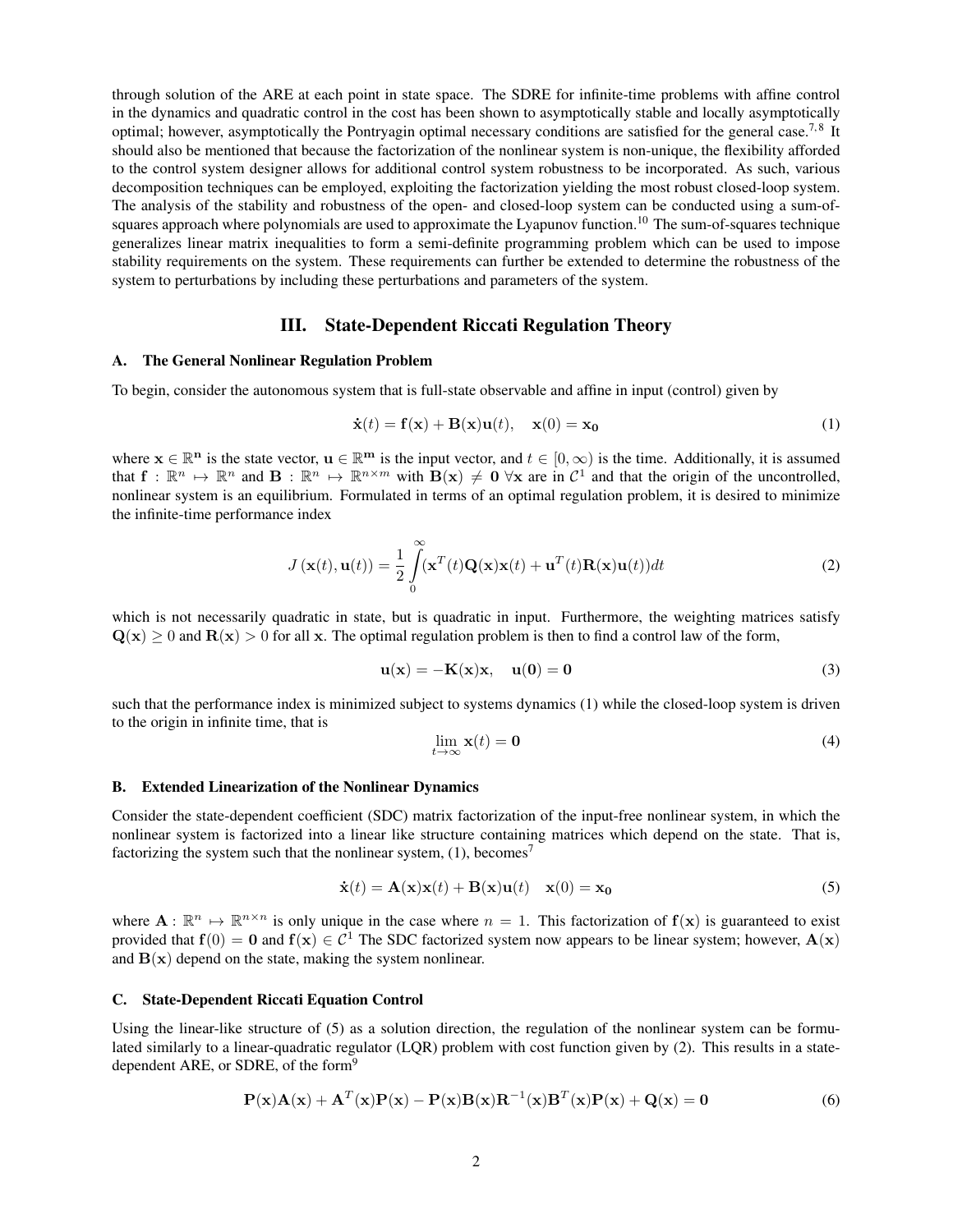where  $P(x) > 0$  is the unique, symmetric matrix being sought. Provided  $P(x)$  exists, the feedback control law is then

$$
\mathbf{u}(\mathbf{x}) = -\mathbf{R}^{-1}(\mathbf{x})\mathbf{B}^{\mathrm{T}}(\mathbf{x})\mathbf{P}(\mathbf{x})\mathbf{x}
$$
\n(7)

where the feedback gain matrix,  $K(x)$  is given by

$$
\mathbf{K}(\mathbf{x}) = -\mathbf{R}^{-1}(\mathbf{x})\mathbf{B}^{\mathrm{T}}(\mathbf{x})\mathbf{P}(\mathbf{x})
$$
\n(8)

Enacting this control law, results in the closed-loop system dynamics being given by

$$
\dot{\mathbf{x}}(t) = \left[\mathbf{A}(\mathbf{x}) - \mathbf{B}(\mathbf{x})\mathbf{R}^{-1}(\mathbf{x})\mathbf{B}^{\mathrm{T}}(\mathbf{x})\mathbf{P}(\mathbf{x})\right]\mathbf{x}(t)
$$
\n(9)

Hence, the SDRE control solution to the nonlinear problem is just a generalization of the the infinite-time LQR problem, where instead of constant matrices, the matrices are now state-dependent.

## D. The Connection to Hamilton-Jacobi-Bellman Theory

Hamilton-Jacobi-Bellman (HJB) theory provides the mathematical conditions in order to the optimum feedback control law under the dynamic programming framework. With  $f(x)$ ,  $B(x)$ ,  $Q(x)$ , and  $R(x)$  sufficiently smooth, the value function, defined  $as<sup>15</sup>$ 

$$
V(\mathbf{x}) \triangleq \inf_{\mathbf{u}(\cdot) \in U} J(\mathbf{x}, \mathbf{u}(\cdot))
$$
 (10)

is continuously differentiable over the set of admissible controls,  $U$ . A solution is then sought for the value function that is stationary and satisfies the partial differential equation

$$
\frac{\partial}{\partial t}V(\mathbf{x}) + \inf_{\mathbf{u}(\cdot) \in U} H\left(\mathbf{x}, \mathbf{u}, \frac{\partial}{\partial \mathbf{x}} V(\mathbf{x})\right) = 0
$$
\n(11)

where  $H$  is the Hamiltonian function. For the infinite-time LQR problem, the equation governing the value function is given by

$$
\frac{\partial V(\mathbf{x})}{\partial \mathbf{x}} \left[ \mathbf{f}(\mathbf{x}) + \mathbf{B}(\mathbf{x})\mathbf{u} \right] + \frac{1}{2} \left[ \mathbf{x}^T \mathbf{Q}(\mathbf{x}) \mathbf{x} + \mathbf{u}^T \mathbf{R}(\mathbf{x}) \mathbf{u} \right] = 0 \tag{12}
$$

where the Hamiltonian is given by

$$
H = \frac{\partial V(\mathbf{x})}{\partial \mathbf{x}} \left[ \mathbf{f}(\mathbf{x}) + \mathbf{B}(\mathbf{x})\mathbf{u} \right] + \frac{1}{2} \left[ \mathbf{x}^T \mathbf{Q}(\mathbf{x}) \mathbf{x} + \mathbf{u}^T \mathbf{R}(\mathbf{x}) \mathbf{u} \right]
$$
(13)

The boundary condition to (12) is given by  $V(0) = 0$  since in infinite-time the state goes to the origin. Stationary solutions of (12) are related to the stable Lagrangian manifolds of the Hamiltonian dynamics of the system, describing the behavior of the state, x, and the adjoint variable,  $\lambda$ ,

$$
\dot{\mathbf{x}} = \frac{\partial H}{\partial \lambda} \tag{14}
$$

$$
\dot{\lambda} = -\frac{\partial H}{\partial x} \tag{15}
$$

Note that the origin of the Hamiltonian dynamics of the system yield a hyperbolic equilibrium at the origin.

Assumption 1. *The linearization of the system dynamics and the infinite-time performance index, (1) and (2), about* the equilibrium is stabilizable and detectable (i.e.,  $\{\frac{\partial {\bf f}}{\partial {\bf x}}({\bf 0}),{\bf B}({\bf 0}),{\bf Q}^{1/2}({\bf 0})\}$  is stabilizable and detectable).

Lemma 1. *Under Assumption 1, the equilibrium is hyperbolic and there exists a stable Lagrangian manifold,* L*, for the Hamiltonian dynamics that correspond to the dynamical system given by (1).<sup>17</sup>*

Since Assumption 1 can be used to construct a smooth value function  $V(\mathbf{x})$  in the neighborhood of the origin, Lemma 1 implies the existence of a stable Lagrangian manifold, L, that goes through the origin. In fact, the value function,  $V(\mathbf{x})$ , is the generating function for the manifold (*i.e.*, L is the set of points  $(\mathbf{x}, \lambda)$  satisfying  $\lambda = \frac{\partial V}{\partial \mathbf{x}}$ ). It can further be shown that the optimal feedback control is given by<sup>16</sup>

$$
\mathbf{u}(\mathbf{x}) = -\mathbf{R}^{-1}(\mathbf{x})\mathbf{B}^{T}(\mathbf{x}) \left(\frac{\partial V(\mathbf{x})}{\partial \mathbf{x}}\right)^{T}
$$
(16)

Assumption 1 ensures the locally smooth optimal solution  $V(\mathbf{x})$  near the origin; however when the optimal trajectories start to cross, this assumption begins to break down and a viscosity solution to the HJB equation, (12), is required. For a viscosity solution to exist, Assumption 2 must hold.<sup>18</sup>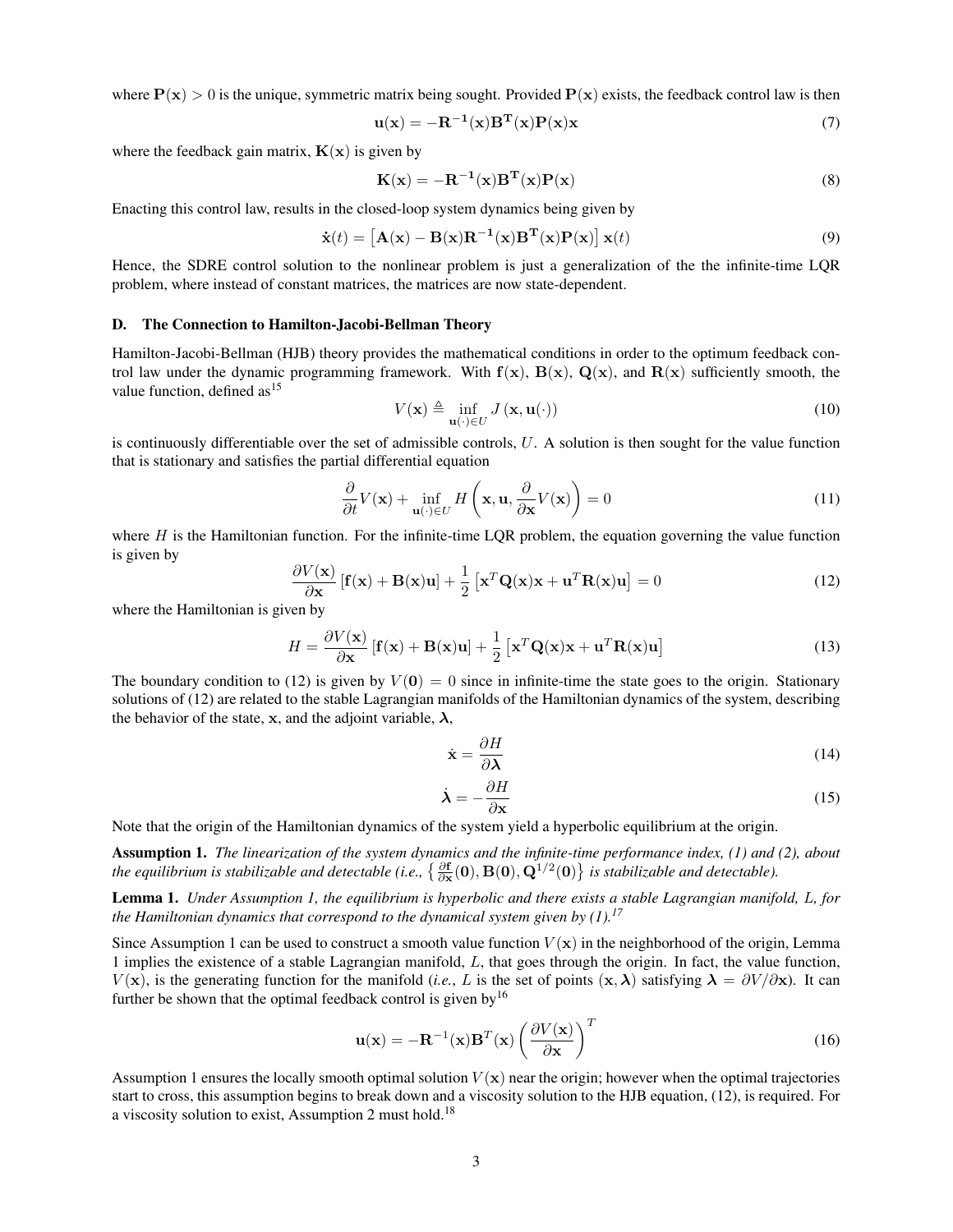**Assumption 2.** *The value function*  $V(\mathbf{x})$  *satisfying the HJB equation, (12), is locally Lipschitz in a region*  $\Omega$  *around the origin*

With existence in a region around the origin guaranteed (under the assumptions), the optimal feedback control, (16), can be substituted into (12), yielding

$$
\frac{\partial V(\mathbf{x})}{\partial \mathbf{x}} \mathbf{f}(\mathbf{x}) - \frac{1}{2} \frac{\partial V(\mathbf{x})}{\partial \mathbf{x}} \mathbf{B}(\mathbf{x}) \mathbf{R}^{-1}(\mathbf{x}) \mathbf{B}^T(\mathbf{x}) \left(\frac{\partial V(\mathbf{x})}{\partial \mathbf{x}}\right)^T + \frac{1}{2} \mathbf{x}^T \mathbf{Q}(\mathbf{x}) \mathbf{x} = 0 \tag{17}
$$

Van der Schaft<sup>16</sup> has shown, that since  $\partial V(\mathbf{0})/\partial \mathbf{x} = \mathbf{0}$  that

$$
\frac{\partial V(\mathbf{x})}{\partial \mathbf{x}} = \mathbf{P}(\mathbf{x})\mathbf{x}
$$
 (18)

for some matrix  $P(x) = P^T(x)$ . Furthermore, van der Schaft showed that the factorization of  $f(x)$  into

$$
\mathbf{f}(\mathbf{x}) = \mathbf{A}(\mathbf{x})\mathbf{x} \tag{19}
$$

exists, provided the conditions given previously for (5) hold. Hence, the HJB equation given by (17) becomes

$$
\mathbf{x}^{T}[\mathbf{P}(\mathbf{x})\mathbf{A}(\mathbf{x}) + \mathbf{A}^{T}(\mathbf{x})\mathbf{P}(\mathbf{x}) - \mathbf{P}(\mathbf{x})\mathbf{B}(\mathbf{x})\mathbf{R}^{-1}(\mathbf{x})\mathbf{B}^{T}(\mathbf{x})\mathbf{P}(\mathbf{x}) + \mathbf{Q}(\mathbf{x})]\mathbf{x} = 0
$$
\n(20)

where the symmetric nature of  $P(x)$  is utilized. The ARE is recovered directly from (20) setting the bracketed expression to zero for the linear case; however, since  $P(x)$  is required to be a gradient function to solve the HJB equation, this cannot be done for the nonlinear case. However, by relaxing the requirement that  $P(x)$  be a gradient function, (18), and instead require it be symmetric and positive-definite, a solution can be obtained by setting the bracketed expression in (20) to zero (notice that this is identical to solving the SDRE identified in (6)).

## E. Existence of a Control Solution

The conditions required for the SDRE gain matrix to exist that results in the closed-loop SDC matrix, *i.e.*,

$$
\mathbf{A}_{\mathbf{CL}}(\mathbf{x}) = \mathbf{A}(\mathbf{x}) - \mathbf{B}(\mathbf{x})\mathbf{K}(\mathbf{x})
$$
\n(21)

to be pointwise Hurwitz were derived by Cloutier, Stansbery, and Sznaier.<sup>11</sup>

Definition 1. The extended linearization of the system dynamics, (5), is a stabilizable (controllable) parameterization of the nonlinear system, (1), in a region  $\Omega \in \mathbb{R}^n$  if  $\{A(x), B(x)\}$  is pointwise stabilizable (controllable) in the linear sense for all  $\mathbf{x} \in \Omega$ .

Definition 2. The extended linearization of the system dynamics, (5), is a detectable (observable) parameterization of the nonlinear system, (1), in a region  $\Omega \in \mathbb{R}^n$  if  $\{A(x), Q^{1/2}(x)\}$  is pointwise detectable (observable) in the linear sense for all  $\mathbf{x} \in \Omega$ .

**Definition 3.** The extended linearization of the system dynamics, (5), is pointwise Hurwitz in a region  $\Omega$  if the eigenvalues of  $\mathbf{A}(\mathbf{x})$  lie in the open left half of the complex plane (*i.e.*,  $\text{Re}(\lambda) < 0$ ) for all  $\mathbf{x} \in \Omega$ .

**Definition 4.** A  $C^1$  control law, (3), is recoverable by SDRE control in a region  $\Omega$  if there exists a pointwise stabilizable SDC parameterization  ${A(x), B(x)}$ , a pointwise positive-semidefinite state weighting matrix  $Q(x)$ , and a pointwise positive-definite control weighting matrix  $\mathbf{R}(\mathbf{x})$  such that resulting state-dependent controller, (7), satisfies the general regulation control law formulation, (3), for all x.

With these definitions in place, it has been shown that if Theorem 1 holds, then a SDRE gain matrix exists that renders in the closed-loop SDC matrix pointwise Hurwitz.<sup>11</sup>

**Theorem 1.** A  $C^1$  control law, (3), is recoverable by SDRE control in a region  $\Omega$  if there exists a pointwise stabi*lizable SDC parameterization*  ${A(x), B(x)}$  *such that the closed-loop dynamics matrix (21) is pointwise Hurwitz in* Ω*, and the gain* K(x) *satisfies the pointwise minimum-phase property in* Ω*, that is, the zeros of the loop gain*  $K(x)$   $[sI - A(x)]^{-1} B(x)$  *lie in the closed left have plane Re(s)*  $\leq 0$ *, pointwise.*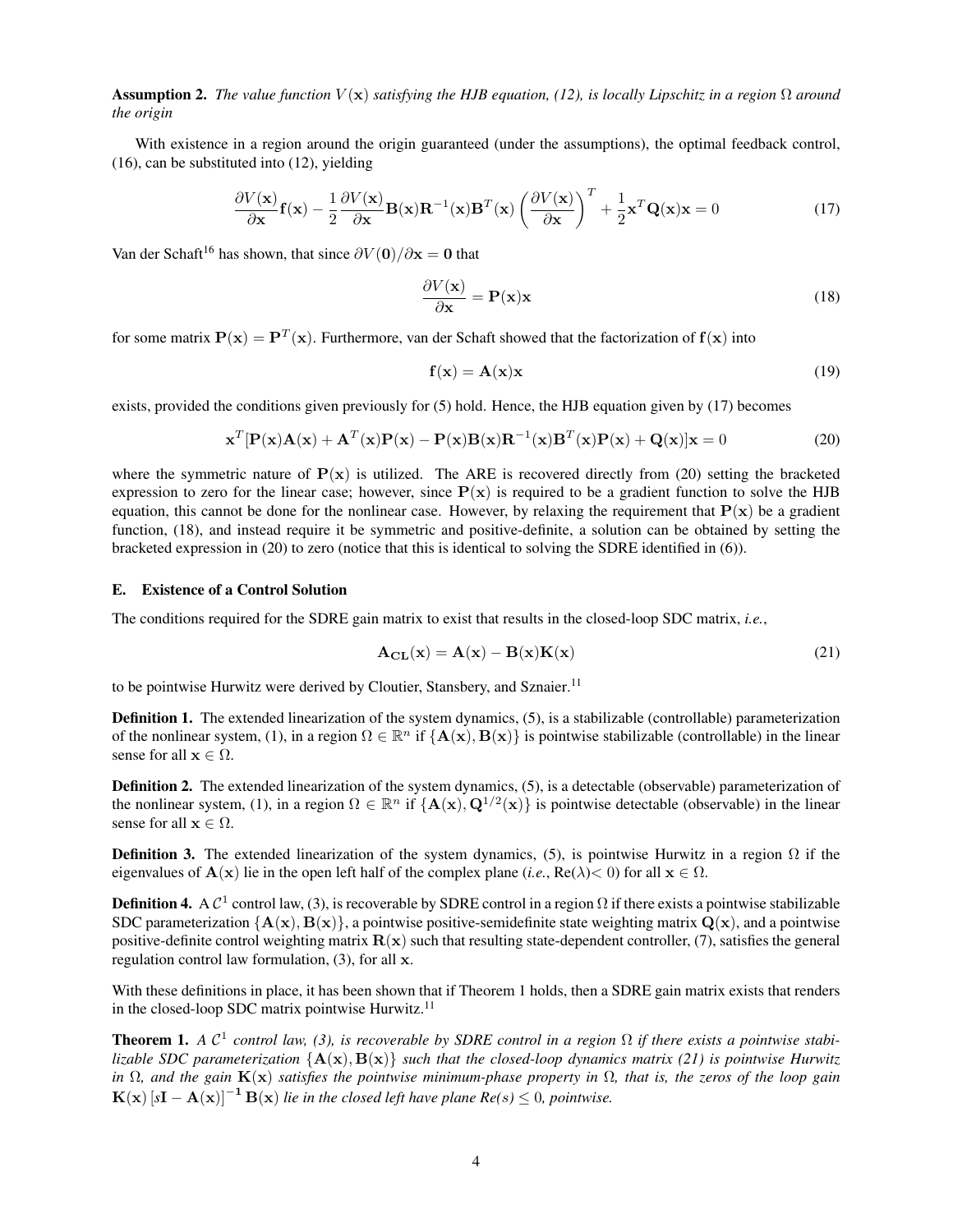#### F. Stability of the Closed-Loop SDRE System

In order to guarantee local asymptotic stability, Mracek and Cloutier, $\frac{8}{3}$  first made the following assumptions

**Assumption 3.**  $\mathbf{A}(\cdot)$ ,  $\mathbf{B}(\cdot)$ ,  $\mathbf{Q}(\cdot)$ , and  $\mathbf{R}(\cdot)$  are  $\mathcal{C}^1$  matrix-valued functions.

Assumption 4. The pairs  ${A(x), B(x)}$  and  ${A(x), Q^{1/2}(x)}$  are pointwise stabilizable and detectable parameteri*zations of the nonlinear system, (1), for all* x*.*

They then prove that the following theorem must hold

Theorem 2. *The nonlinear system, (1), with feedback control determined by the SDRE, (7), is locally asymptotically stable provided that*

- $(i)$  **x** ∈  $\mathbb{R}^n$ ,  $(n > 1)$
- *(ii)* P(x) *is the unique, symmetric, positive-definite, pointwise-stabilizing solution of the SDRE, (6)*
- *(iii) Assumptions 3 and 4 hold*

*Proof.* Using SDRE control, the closed-loop system is given by  $\dot{\mathbf{x}} = \mathbf{A_{CL}}(\mathbf{x})\mathbf{x}$ , where the closed-loop SDC matrix,  $A_{CL}(x)$ , is given by (21). Under Assumption 3,  $P(x)$  is  $C^1$ , and so is  $A_{CL}(x)$ . The Mean Value Theorem applied to the closed-loop SDC matrix gives

$$
\mathbf{A}_{\mathbf{CL}}(\mathbf{x}) = \mathbf{A}_{\mathbf{CL}}(\mathbf{0})\mathbf{x} + \frac{\partial \mathbf{A}_{\mathbf{CL}}(\mathbf{z})}{\partial \mathbf{x}}\mathbf{x}
$$

where z is a vector on the line segment joining the origin and x. Substituting this expression into the closed-loop system dynamics gives

$$
\dot{\mathbf{x}} = \mathbf{A}_{\mathbf{CL}}(\mathbf{0}) + \mathbf{x}^T \frac{\partial \mathbf{A}_{\mathbf{CL}}(\mathbf{z})}{\partial \mathbf{x}} \mathbf{x}
$$

and

$$
\dot{\mathbf{x}} = \mathbf{A}_{\mathbf{CL}}(\mathbf{0}) + \Psi(\mathbf{x}, \mathbf{z}) \parallel \mathbf{x} \parallel
$$

where

$$
\Psi(\mathbf{x}, \mathbf{z}) \triangleq \frac{1}{\|\mathbf{x}\|} \mathbf{x}^T \frac{\partial \mathbf{A_{CL}}(\mathbf{z})}{\partial \mathbf{x}} \mathbf{x}
$$

This definition implies that as  $\Vert x \Vert \to \infty$  then  $\Psi(x, z) \to 0$ . Therefore, there exists a neighborhood around the origin where the linear term,  $A_{CL}(0)$  dominates the dynamics, and local asymptotic stability is ensured by this matrix being Hurwitz, as was previously shown.  $\Box$ 

Hence, Theorem 2 provides conditions that guarantee the local asymptotic stability of the closed-loop nonlinear dynamical system. Furthermore, these conditions are fairly readily achievable for a large class of extended linearized systems.

Global asymptotic stability of the closed-loop system is, in general, harder to achieve, as this implies that the system is stable for *any* initial conditions. In order to achieve global stability, it is not sufficient to prove that the eigenvalues of  $A_{CL}(x)$  have negative real parts for all x, as this is an extended linearization of the nonlinear system. For the global asymptotic stability of the general multivariable case consider Theorem 3, derived by Cloutier, D'Souza, and Mracek.<sup>7</sup>

Theorem 3. *If the closed-loop SDC matrix, (21), is symmetric for all* x*, then under Assumptions 3 and 4, the SDRE closed-loop control law, (7), renders the closed-loop nonlinear system globally asymptotically stable.*

*Proof.* Let  $V(\mathbf{x}) = \mathbf{x}^T \mathbf{x}$  be a candidate Lyapunov function. Then

$$
\dot{V}(\mathbf{x}) = \mathbf{x}^T \dot{\mathbf{x}} + \dot{\mathbf{x}}^T \mathbf{x} = \mathbf{x}^T \left[ \mathbf{A}_{\mathbf{CL}}(\mathbf{x}) + \mathbf{A}_{\mathbf{CL}}^T(\mathbf{x}) \right] \mathbf{x}
$$

Under Assumptions 3 and 4, the closed-loop SDC matrix, (21), is stable for all x. If the closed-loop SDC matrix is symmetric, then the quantity  $\mathbf{A_{CL}}(\mathbf{x}) + \mathbf{A_{CL}}^T(\mathbf{x}) < 0$ , and  $V(\mathbf{x}) < 0$  for all x.  $\Box$ 

Clearly, the restrictions of Theorem 3 are restrictive and difficult to ensure in the general case. Hence, for most systems, local asymptotic stability is assured and a region of attraction can be estimated.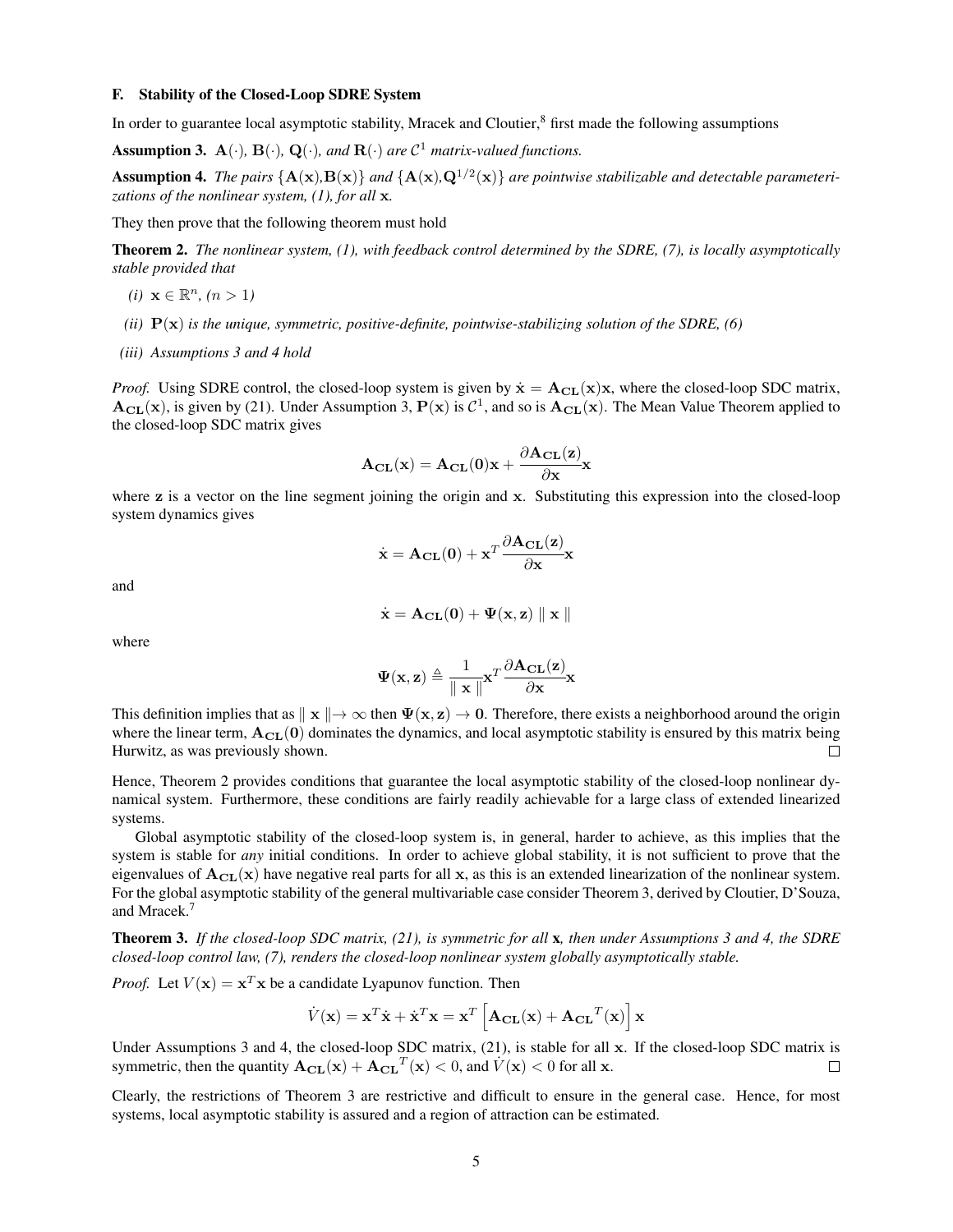#### G. Estimation of the Region of Attraction

McCaffrey and Banks<sup>19</sup> proposed a method for estimating the region of attraction of the closed-loop system resulting from SDRE control, that is, the region in state space that encloses all initial conditions such that the origin of the system is reached asymptotically. Their methodology invokes the Hamiltonian dynamics, (14) and (15), and the Lagrangian manifold.

**Proposition 1.** *For any*  $t > 0$  *such that*  $\Omega_t \subset \Omega$ ,  $V(\mathbf{x})$  *is strictly decreasing along trajectories of the closed-loop system, (9), for all*  $\mathbf{x_0} \in \Omega_t \setminus \{0\}$  *provided* 

$$
\frac{1}{2}[\boldsymbol{\lambda} - \mathbf{P}(\mathbf{x})\mathbf{x}]^T \mathbf{B}(\mathbf{x}) \mathbf{R}^{-1}(\mathbf{x}) \mathbf{B}^T(\mathbf{x}) [\boldsymbol{\lambda} - \mathbf{P}(\mathbf{x})\mathbf{x}] - \frac{1}{2} \mathbf{x}^T \mathbf{P}(\mathbf{x}) \mathbf{B}(\mathbf{x}) \mathbf{R}^{-1}(\mathbf{x}) \mathbf{B}^T(\mathbf{x}) \mathbf{P}(\mathbf{x}) \mathbf{x} \le 0 \tag{22}
$$

*for all*  $(\mathbf{x}, \lambda) \in L$  *such that*  $\mathbf{x} \in \Omega_t \setminus \{0\}$ *.* 

Noting that  $P(0) = \frac{\partial^2 V(0)}{\partial x^2}$  so that as  $x \to 0$ ,  $P(x)x \to \frac{\partial^2 V(0)}{\partial x^2}x$  and  $\lambda \to \frac{\partial^2 V(0)}{\partial x^2}x$ . Therefore,  $P(x)x \to \lambda$  as  $x \to 0$ , and the proposition, (22), will hold in a ball  $B_\varepsilon$  around the origin, where  $\varepsilon$  is arbitrarily small. With this framework in place, the stability region can be estimated by:

- 1. Integrating trajectories of the Hamiltonian dynamics, (14) and (15), backwards in time from  $x_f \in \partial \mathcal{B}_{\varepsilon}$  and  $\boldsymbol{\lambda}_f = \frac{\partial^2 V(\mathbf{0})}{\partial \mathbf{x}^2} \mathbf{x}_f$
- 2. Estimate the largest t for which (22) holds in  $\Omega_t$

Upon finding this time, the region of attraction is the sublevel set defined by  $\{x \in \mathbb{R}^n : V(x) \leq \beta\}$ , where  $\beta =$  $\min\{V(\mathbf{x}): \mathbf{x} \in \partial\Omega_t\}.$ 

## H. Optimality of the SDRE

As  $x \to 0$ ,  $A(x) \to \partial f(0)/\partial x$  which implies that  $P(x)$  approaches the linear ARE at the origin. Furthermore, the SDRE control solution asymptotically approaches the optimal control as  $x \to 0$  and away from the origin the SDRE control is arbitrarily close to the optimal feedback. Hence the SDRE approach yields an asymptotically optimal feedback solution. Mracek and Cloutier<sup>8</sup> developed the necessary conditions for the optimality of a general nonlinear regulator, that is the regulator governed by (1) and (2), and then extend those results to determine the optimality of the SDRE approach.

**Assumption 5.**  $A(x)$ ,  $B(x)$ ,  $P(x)$ ,  $Q(x)$ , and  $R(x)$  and their respective gradients are bounded in a neighborhood Ω *of the origin.*

Theorem 4. *For the general multivariable nonlinear SDRE control case (i.e.,* n > 1*), the SDRE nonlinear feedback solution and its associated state and costate trajectories satisfy the first necessary condition for optimality (i.e.,* ∂H/∂u = 0 *of the nonlinear optimal regulator problem defined by (1) and (2). Additionally, if Assumptions 4 and 5 hold under asymptotic stability, as*  $x \to 0$ , *the second necessary condition for optimality (i.e.,*  $\dot{\lambda} = -\partial H/\partial x$ ) *is asymptotically satisfied at a quadratic rate.*

*Proof.* Pontryagin's maximum principle states that necessary conditions for optimality are

$$
\frac{\partial H}{\partial \mathbf{u}} = \mathbf{0}, \qquad \dot{\boldsymbol{\lambda}} = -\frac{\partial H}{\partial \mathbf{x}}, \qquad \dot{\mathbf{x}} = \frac{\partial H}{\partial \boldsymbol{\lambda}}
$$
(23)

where H is the Hamiltonian, (13), and  $\lambda = \partial H/\partial x$ . Using these definitions and (7) yield

$$
\frac{\partial H}{\partial \mathbf{u}} = \mathbf{B}^T(\mathbf{x})[\boldsymbol{\lambda} - \mathbf{P}(\mathbf{x})\mathbf{x}]
$$
\n(24)

Furthermore, since  $\lambda = \partial V / \partial x$  the adjoint vector for the system satisfies

$$
\lambda = P(x)x \tag{25}
$$

and the first optimality condition, (24) is satisfied identically for the nonlinear regulator problem. With the Hamiltonian defined in (13), the second necessary condition becomes

$$
\dot{\lambda} = -\left(\frac{\partial \mathbf{f}(\mathbf{x})}{\partial \mathbf{x}}\right)^T \lambda - \mathbf{u}^T \left(\frac{\partial \mathbf{B}(\mathbf{x})}{\partial \mathbf{x}}\right)^T \lambda - \mathbf{Q}(\mathbf{x})\mathbf{x} - \frac{1}{2}\mathbf{x}^T \frac{\partial \mathbf{Q}(\mathbf{x})}{\partial \mathbf{x}}\mathbf{x} - \frac{1}{2}\mathbf{u}^T \frac{\partial \mathbf{R}(\mathbf{x})}{\partial \mathbf{x}}\mathbf{u}
$$
(26)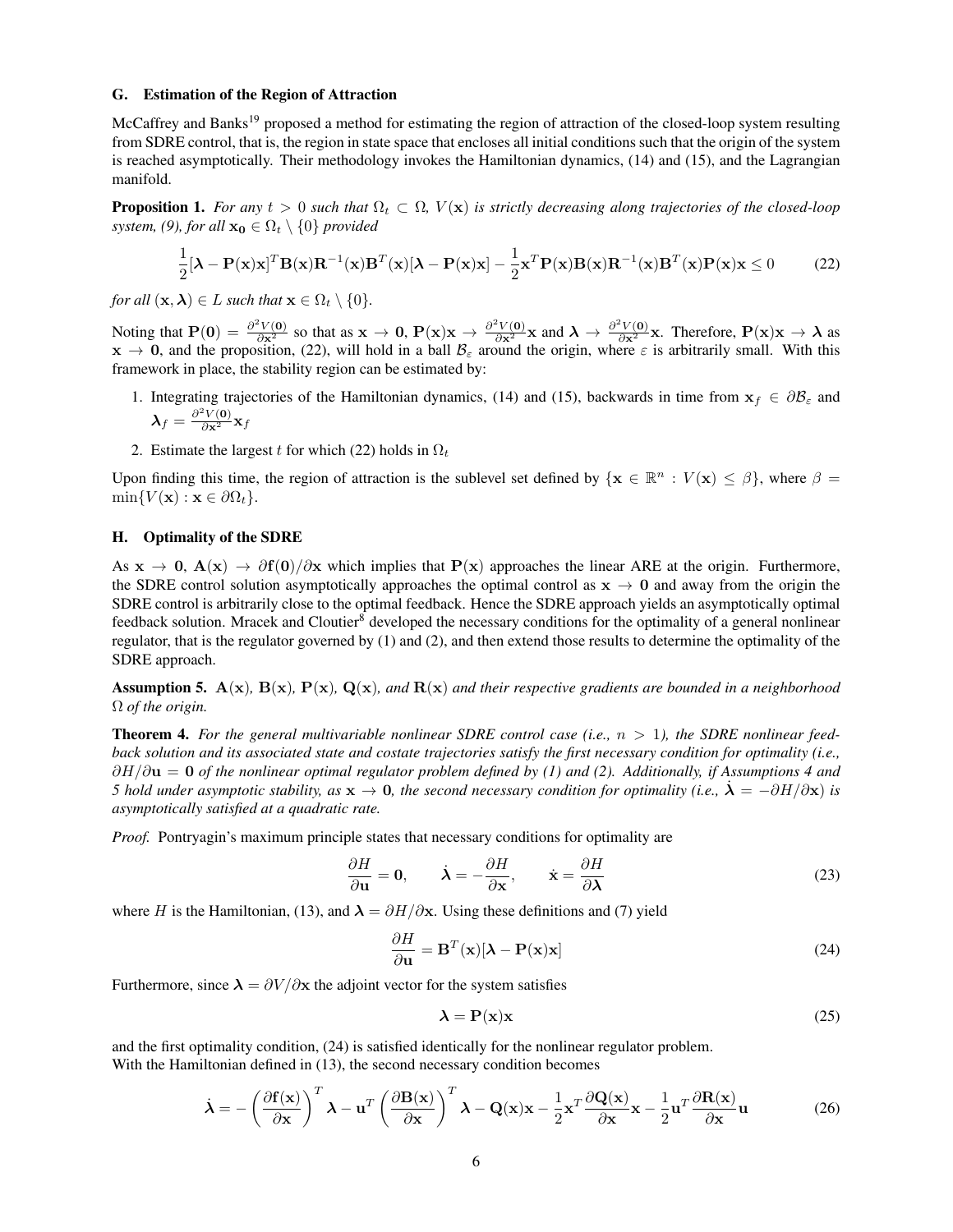Taking the time derivative of (25) yields

$$
\dot{\lambda} = \dot{P}(x)x + P(x)\dot{x}
$$
 (27)

Substituting this result, along with (7), (9), (19), and (26) into (6) and rearranging yield the *SDRE Necessary Condition for Optimality*<sup>8</sup>

$$
\dot{\mathbf{P}}(\mathbf{x})\mathbf{x} + \frac{1}{2}\mathbf{x}^T \frac{\partial \mathbf{Q}(\mathbf{x})}{\partial \mathbf{x}} \mathbf{x} + \frac{1}{2}\mathbf{x}^T \mathbf{P}(\mathbf{x}) \mathbf{B}(\mathbf{x}) \mathbf{R}^{-1}(\mathbf{x}) \frac{\partial \mathbf{R}(\mathbf{x})}{\partial \mathbf{x}} \mathbf{R}^{-1}(\mathbf{x}) \mathbf{B}^T(\mathbf{x}) \mathbf{P}(\mathbf{x}) \mathbf{x} + \mathbf{x}^T \left( \frac{\partial \mathbf{A}(\mathbf{x})}{\partial \mathbf{x}} \right)^T \mathbf{P}(\mathbf{x}) \mathbf{x} - \mathbf{x}^T \mathbf{P}(\mathbf{x}) \mathbf{B}(\mathbf{x}) \mathbf{R}^{-1}(\mathbf{x}) \left( \frac{\partial \mathbf{B}(\mathbf{x})}{\partial \mathbf{x}} \right)^T \mathbf{P}(\mathbf{x}) \mathbf{x} = \mathbf{0}
$$
\n(28)

Hence, whenever (28) is satisfied, the closed-loop SDRE solution satisfies all the first-order necessary conditions for an extremum of the cost functional.

In general, (28) is not satisfied for a given extended linearization of the nonlinear system; however, the suboptimality can be examined as

$$
\dot{\mathbf{P}}(\mathbf{x})\mathbf{x} = \left(\sum_{i=1}^{n} \frac{\partial \mathbf{P}(\mathbf{x})}{\partial x_i} \dot{x}_i\right) = \sum_{i=1}^{n} \frac{\partial \mathbf{P}(\mathbf{x})}{\partial x_i} \left[a_{CL}^{i} \mathbf{x}\right] \mathbf{x}
$$
(29)

where  $a_{CL}^i$  is the  $i^{th}$  row of the closed-loop SDC matrix. Substituting (29) into (28) yields the condition

$$
\mathbf{x}^T \mathbf{M}_i \mathbf{x} = \mathbf{0} \tag{30}
$$

where

$$
\mathbf{M}_{i} \triangleq \mathbf{N}_{i} + \frac{1}{2} \frac{\partial \mathbf{Q}(\mathbf{x})}{\partial x_{i}} + \frac{1}{2} \mathbf{P}(\mathbf{x}) \mathbf{B}(\mathbf{x}) \mathbf{R}^{-1}(\mathbf{x}) \frac{\partial \mathbf{R}(\mathbf{x})}{\partial \mathbf{x}} \mathbf{R}^{-1}(\mathbf{x}) \mathbf{B}^{T}(\mathbf{x}) \mathbf{P}(\mathbf{x}) + \left(\frac{\partial \mathbf{A}(\mathbf{x})}{\partial \mathbf{x}}\right)^{T} \mathbf{P}(\mathbf{x}) \mathbf{x} - \mathbf{x}^{T} \mathbf{P}(\mathbf{x}) \mathbf{B}(\mathbf{x}) \mathbf{R}^{-1}(\mathbf{x}) \left(\frac{\partial \mathbf{B}(\mathbf{x})}{\partial \mathbf{x}}\right)^{T} \mathbf{P}(\mathbf{x})
$$
\n(31)

where  $N_i$  is defined from the relationship

$$
\sum_{i=1}^{n} \frac{\partial \mathbf{P}(\mathbf{x})}{\partial x_i} \left[ a_{CL}^{i} \mathbf{x} \right] \mathbf{x} = \mathbf{x}^{T} \mathbf{N}_i \mathbf{x}
$$
\n(32)

With asymptotic stability, the trajectories will eventually enter and remain in  $\Omega$  and under Assumption 5, there exists a constant, positive definite matrix U such that

$$
\max_{i} \mid \mathbf{x}^{T} \mathbf{M}_{i} \mathbf{x} \mid \leq \mathbf{x}^{T} \mathbf{U} \mathbf{x} \qquad \forall \mathbf{x} \in \Omega
$$
\n(33)

Hence, the ∞-norm of the SDRE Necessary Condition, (28), is bounded by a quadratic, positive-definite function from above, and so the suboptimality of the solution is bounded from above.  $\Box$ 

## IV. Sum-of-Squares Analysis and Control Synthesis Techniques

## A. Sum-of-Squares Decomposition

A multivariate polynomial,  $f(\mathbf{x}), \mathbf{x} \in \mathbb{R}^n$  is said to be a sum-of-squares if there exist polynomials  $f_1(\mathbf{x}),..., f_m(\mathbf{x})$ such that

$$
f(\mathbf{x}) = \sum_{i=1}^{m} f_i^2(\mathbf{x})
$$
\n(34)

This statement is equivalent to the following proposition.<sup>12</sup>

**Proposition 2.** Let  $f(\mathbf{x})$  be a polynomial in  $\mathbf{x} \in \mathbb{R}^n$  of degree 2d. In addition, let  $\mathbf{Z}(\mathbf{x})$  be a column vector whose *entries are all monomials in* x *with degree no greater than* d*. Then* f(x) *is a sum-of-squares if and only if there exists a positive semi-definite matrix* Q *such that*

$$
f(\mathbf{x}) = \mathbf{Z}^T(\mathbf{x})\mathbf{Q}\mathbf{Z}(\mathbf{x})
$$
\n(35)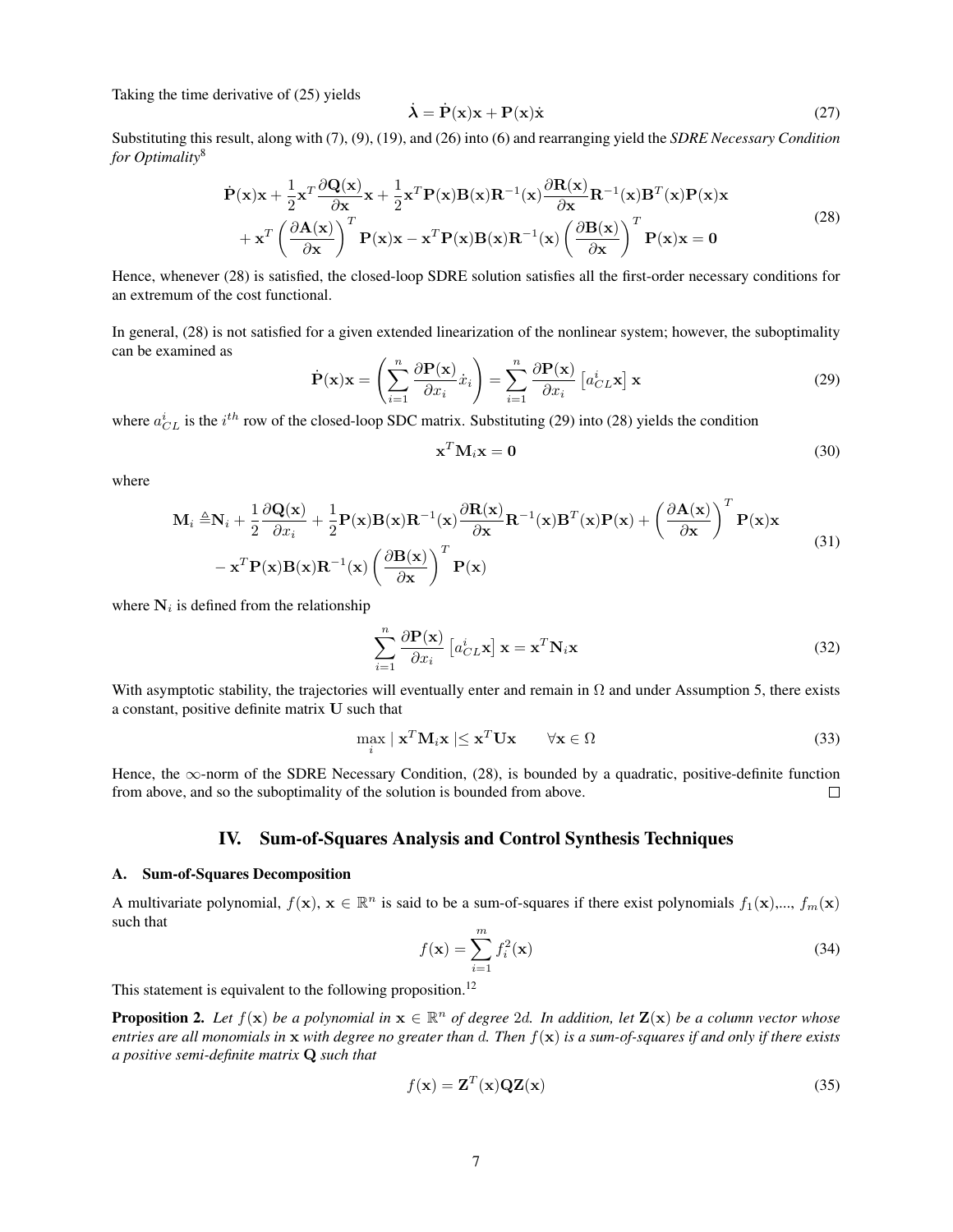With this definition, it can be seen that a sum-of-squares decomposition can be found using semidefinite programming, to search for the Q matrix satisfying (35).

What is significant about sum-of-squares decomposition for control applications, is that when the polynomial  $f(x)$  has coefficients that are parameterized in terms of some other unknowns, but the polynomial is yet unknown. A search for the coefficients that render the polynomial  $f(x)$  a sum-of-squares can still be performed using semidefinite programming. For example, consider the construction of a Lyapunov function for a nonlinear system where the following procedure can be used.

- 1. Coefficients can be used to parameterize a set of candidate Lyapunov functions in an affine manner, that is it can determine a set  $V = \{V(\mathbf{x}) : V(\mathbf{x}) = v_0(\mathbf{x}) + \sum_{i=1}^m c_i v_i(\mathbf{x})\}$ , where the  $v_i(\mathbf{x})$ 's are monomials in x.
- 2. Search for a function  $V(x) \in V$  which satisfies  $V(\mathbf{x}) \phi(\mathbf{x})$  and  $-\frac{\partial V(\mathbf{x})}{\partial \phi(\mathbf{x})}$  $\frac{\partial \mathbf{x}}{\partial \mathbf{x}}$  *f*(**x**), where  $\phi(\mathbf{x}) > 0$  using semidefinite programing

The semidefinite programming problem above determines the state dependent linear matrix inequalities (LMIs) that govern the problem and is a resultants of solving the the following convex optimization problem

Minimize: 
$$
\sum_{i=1}^{m} a_i c_i
$$
 (36)

Subject to: 
$$
\mathbf{F}_0(\mathbf{x}) + \sum_{i=1}^m c_i \mathbf{F}_i(\mathbf{x}) \ge 0
$$
 (37)

where  $a_i \in \mathbb{R}$  are fixed coefficients,  $c_i \in \mathbb{R}$  are decision variables, and  $\mathbf{F}_i(\mathbf{x})$  are symmetric matrix functions of the indeterminate  $x \in \mathbb{R}^n$ . When  $F_i(x)$  are symmetric polynomial matrices in x the computationally difficult problem of solving (36) and (37) is relaxed according to the following proposition<sup>12</sup>

**Proposition 3.** Let  $F(x)$  be an  $m \times m$  symmetric polynomial matrix of degree 2d in  $x \in \mathbb{R}^n$ . Furthermore, let  $\mathbf{Z}(x)$ *be a column vector whose entries are all monomials in* x *with degree no greater than* d*, and assume the following:*

- (*i*)  $\mathbf{F}(\mathbf{x}) \geq 0 \quad \forall \mathbf{x} \in \mathbb{R}^n$
- (*ii*)  $\mathbf{v}^T \mathbf{F}(\mathbf{x}) \mathbf{v}$  *is a sum of squares, with*  $\mathbf{v} \in \mathbb{R}^m$
- *(iii) There exists a positive semi-definite matrix*  ${\bf Q}$  *such that*  ${\bf v}^T{\bf F}({\bf x}){\bf v}=({\bf v}\otimes {\bf Z}({\bf x}))^T\,{\bf Q}\,({\bf v}\otimes {\bf Z}({\bf x}))$
- *Then*  $(i) \Leftarrow (ii)$  and  $(ii) \Leftrightarrow (iii)$

This proposition is proven by Prajna, Papachristodoulou, and Wu in.<sup>12</sup> However, by applying Proposition 3, it is seen that the solution to the sum-of-squares optimization problem seen in (38) and (39) is also a solution to the statedependent LMI problem, (36) and (37).

Minimize: 
$$
\sum_{i=1}^{m} a_i c_i
$$
 (38)

Subject to: 
$$
\mathbf{v}^T \left( \mathbf{F}_0(\mathbf{x}) + \sum_{i=1}^m c_i \mathbf{F}_i(\mathbf{x}) \right) \mathbf{v}
$$
 (39)

## is a sum-of-squares polynomial

This relaxation of the LMI problem turns the relatively difficult computation problem associated with (36) and (37) to a relatively simple computational problem since semidefinite programming solvers are readily available on multiple platforms,<sup>13</sup>.<sup>14</sup>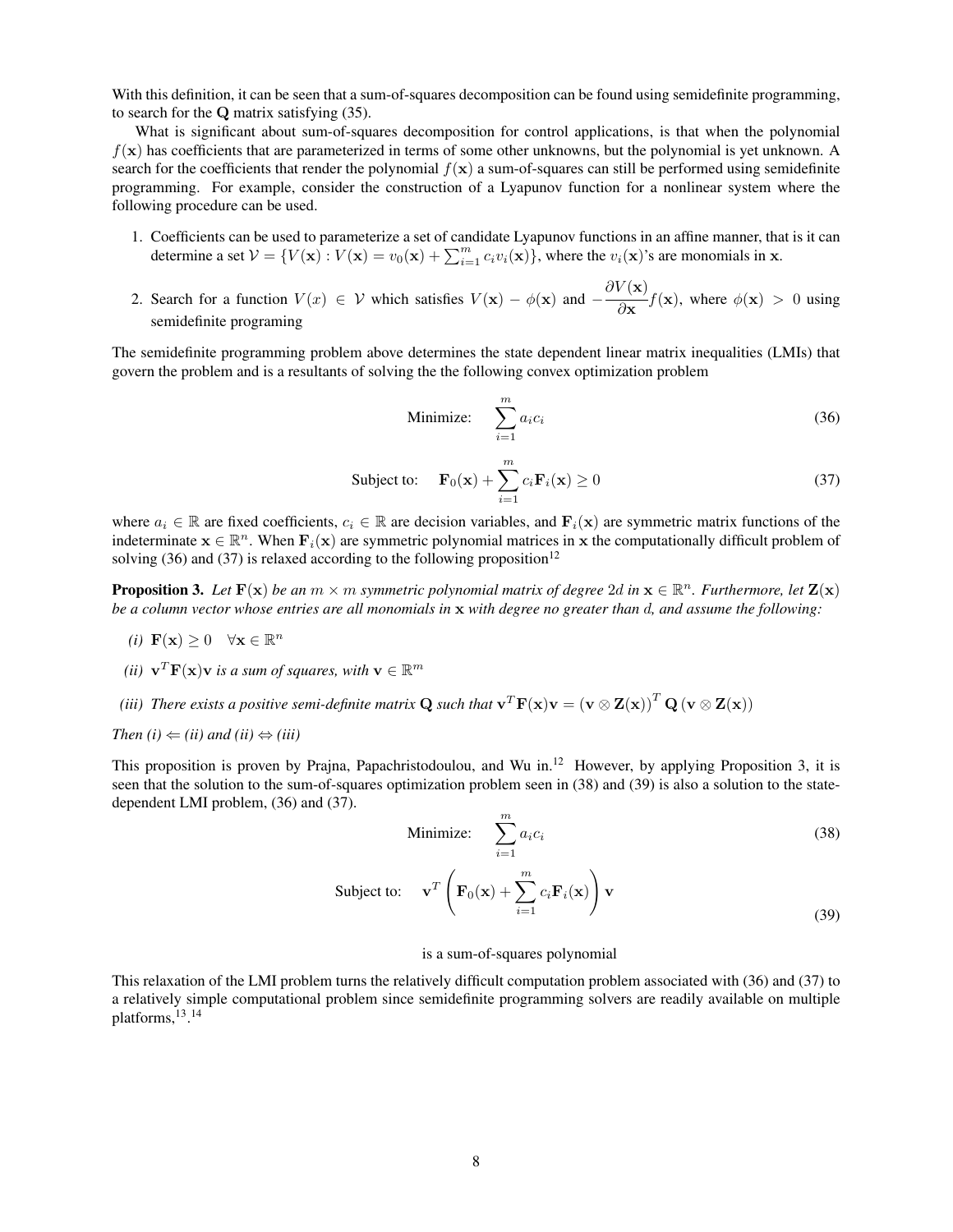## B. State-Feedback Control Synthesis Using Sum-of-Squares

Considering the dynamical system given by (1) which can be rewritten similarly to the extended linearized equation, (5) with the modification that the state SDC matrix now multiplies a monomial vector of the state. That is

$$
\dot{\mathbf{x}}(t) = \mathbf{A}(\mathbf{x})\mathbf{Z}(\mathbf{x}) + \mathbf{B}(\mathbf{x})\mathbf{u}
$$
\n(40)

where now  $\mathbf{A}(\mathbf{x})$  and  $\mathbf{B}(\mathbf{x})$  are polynomial matrices in  $\mathbf{x} \in \mathbb{R}^n$  and  $\mathbf{Z}(\mathbf{x})$  is an  $n \times 1$  vector of monomials in  $\mathbf{x}$ satisfying

**Assumption 6.**  $\mathbf{Z}(\mathbf{x}) = \mathbf{0}$  *if and only if*  $\mathbf{x} = \mathbf{0}$ 

Furthermore, define a matrix  $M(x)$  to be an  $n \times m$  polynomial matrix given by the relationship

$$
M_{ij}(\mathbf{x}) = \frac{\partial Z_i}{\partial x_j}(\mathbf{x}) \quad i = 1, \dots, n, \quad j = 1, \dots, m
$$
\n
$$
(41)
$$

Also, let  $A_j(x)$  denote the  $j^{th}$  row of  $A(x)$ ,  $J = \{j_1, j_2, ..., j_m\}$  denote the row indicies of  $B(x)$  whose corresponding row is equal to zero, and define  $\bar{\mathbf{x}} = (x_{j1}, x_{j2}, ..., x_{jm})$ . It is desired to find a state-feedback control law of the form  $\mathbf{K}(\mathbf{x}) = \mathbf{F}(\mathbf{x})\mathbf{Z}(\mathbf{x})$  that renders the equilibrium stable. Consider the following lemma<sup>12</sup>

**Lemma 2.** For a symmetric polynomial matrix,  $P(x)$ , that is nonsingular  $\forall x \in \mathbb{R}^n$ ,

$$
\frac{\partial \mathbf{P}(\mathbf{x})}{\partial x_i} = -\mathbf{P}(\mathbf{x}) \frac{\partial \mathbf{P}^{-1}(\mathbf{x})}{\partial x_i} \mathbf{P}(\mathbf{x})
$$
(42)

*Proof.* Since  $P(x)$  is non-singular,  $P^{-1}(x)P(x) = I$ . Taking the partial of both sides with respect to  $x_i$  gives

$$
\frac{\partial \mathbf{P}(\mathbf{x})}{\partial x_i} \mathbf{P}^{-1}(\mathbf{x}) + \mathbf{P}(\mathbf{x}) \frac{\partial \mathbf{P}^{-1}(\mathbf{x})}{\partial x_i} = \mathbf{0}
$$

which when rearranged is precisely (42)

The following theorem then guarantees the existence of feedback control law that stabilizes  $(40)^{12}$ 

**Theorem 5.** For a dynamical system of the form (40), suppose there exists an  $n \times n$  symmetric polynomial matrix  $P(\bar{x})$ *, an*  $m \times n$  *polynomial matrix*  $K(x)$ *, a constant*  $\varepsilon_1 > 0$ *, and a sum-of-squares polynomial*  $\varepsilon_2(x)$ *, such that* 

$$
\mathbf{v}^T \left( \mathbf{P}(\bar{\mathbf{x}}) - \varepsilon_1 \mathbf{I} \right) \mathbf{v}
$$
 (43)

*and*

$$
-v^{T}(\mathbf{P}(\bar{\mathbf{x}})\mathbf{A}^{T}(\mathbf{x})\mathbf{M}^{T}(\mathbf{x}) + \mathbf{M}(\mathbf{x})\mathbf{A}(\mathbf{x})\mathbf{P}(\bar{\mathbf{x}}) + \mathbf{K}^{T}(\mathbf{x})\mathbf{B}^{T}(\mathbf{x})\mathbf{M}^{T}(\mathbf{x}) + \mathbf{M}(\mathbf{x})\mathbf{B}(\mathbf{x})\mathbf{K}(\mathbf{x}) - \sum_{j\in J} \frac{\partial \mathbf{P}(\bar{\mathbf{x}})}{\partial x_{j}} (\mathbf{A}_{j}(\mathbf{x})\mathbf{Z}(\mathbf{x})) + \varepsilon_{2}(\mathbf{x})\mathbf{I})\mathbf{v}
$$
\n(44)

are sums-of-squares, with  $v \in \mathbb{R}^n$ . Then the state-feedback stabilization problem is solvable with a controller given *by*

$$
\mathbf{u}(\mathbf{x}) = \mathbf{K}(\mathbf{x})\mathbf{P}^{-1}(\bar{\mathbf{x}})\mathbf{Z}(\mathbf{x})
$$
\n(45)

*Furthermore, if (44) holds with*  $\varepsilon_2(\mathbf{x}) > 0 \quad \forall \mathbf{x} \setminus \mathbf{0}$ , then the origin is asymptotically stable, and if  $\mathbf{P}(\bar{\mathbf{x}})$  is a constant *matrix, then the origin is globally asymptotically stable.*

*Proof.* Assume that there exist solutions  $P(\bar{x})$  and  $K(x)$  to (43) and (44). Define a Lyapunov function candidate as

$$
V(\mathbf{x}) = \mathbf{Z}(\mathbf{x})^T \mathbf{P}^{-1}(\bar{\mathbf{x}}) \mathbf{Z}(\mathbf{x})
$$

for the closed-loop system

$$
\dot{\mathbf{x}} = \left[\mathbf{A}(\mathbf{x}) + \mathbf{B}(\mathbf{x})\mathbf{K}(\mathbf{x})\mathbf{P}^{-1}(\bar{\mathbf{x}})\right]\mathbf{Z}(\mathbf{x})
$$

 $\Box$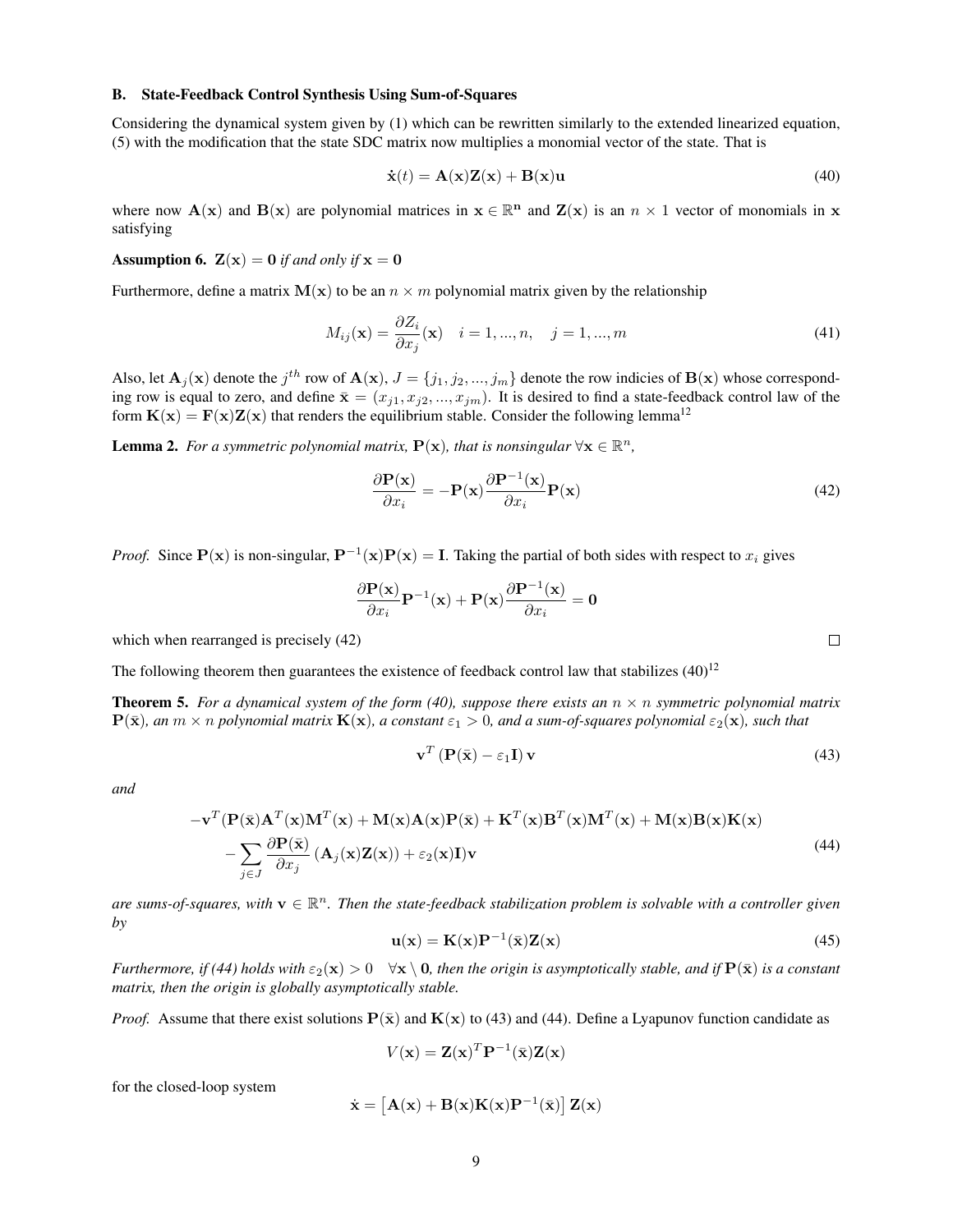Using Proposition 3, (43) implies that  $P(\bar{x})$  and  $P^{-1}(\bar{x})$  are positive definite for all x, and  $V(x) > 0 \quad \forall x \in \mathbb{R}^n$ . Looking at the derivative of the Lyapunov function candidate along trajectories of the system

$$
\dot{V}(\mathbf{x}(t)) = \mathbf{Z}^{T}(\mathbf{x}) \left[ \sum_{j \in J} \frac{\partial \mathbf{P}^{-1}(\bar{\mathbf{x}})}{\partial x_{j}} \left( \mathbf{A}_{j}(\mathbf{x}) \mathbf{Z}(\mathbf{x}) \right) + \left[ \mathbf{A}(\mathbf{x}) + \mathbf{B}(\mathbf{x}) \mathbf{K}(\mathbf{x}) \mathbf{P}^{-1}(\bar{\mathbf{x}}) \right]^{T} \mathbf{M}^{T}(\mathbf{x}) \mathbf{M}(\mathbf{x}) + \mathbf{P}^{-1}(\bar{\mathbf{x}}) \mathbf{M}(\mathbf{x}) \left[ \mathbf{A}(\mathbf{x}) + \mathbf{B}(\mathbf{x}) \mathbf{K}(\mathbf{x}) \mathbf{P}^{-1}(\bar{\mathbf{x}}) \right] \left[ \mathbf{Z}(\mathbf{x}) \right]
$$

Using (44), the expression

$$
\mathbf{P}(\bar{\mathbf{x}})\mathbf{A}^T(\mathbf{x})\mathbf{M}^T(\mathbf{x}) + \mathbf{M}(\mathbf{x})\mathbf{A}(\mathbf{x})\mathbf{P}(\bar{\mathbf{x}}) + \mathbf{K}^T(\mathbf{x})\mathbf{B}^T(\mathbf{x})\mathbf{M}^T(\mathbf{x}) + \mathbf{M}(\mathbf{x})\mathbf{B}(\mathbf{x})\mathbf{K}(\mathbf{x}) - \sum_{j \in J} \frac{\partial \mathbf{P}(\bar{\mathbf{x}})}{\partial x_j} \left(\mathbf{A}_j(\mathbf{x})\mathbf{Z}(\mathbf{x})\right)
$$

is negative semidefinite for all x. Hence, using Lemma 2,  $\dot{V}(\mathbf{x}(t)) \not\geq 0$  and the closed-loop system is stable. Furthermore, if (44) holds with  $\varepsilon_2(\mathbf{x}) > 0 \quad \forall \mathbf{x} \setminus \mathbf{0}$ , then  $V(\mathbf{x}(t)) < 0$  and the origin is asymptotically stable. Also, if  $\mathbf{P}(\bar{\mathbf{x}})$ is a constant matrix, then  $V(\mathbf{x})$  is radially unbounded, and the origin is globally asymptotically stable.  $\Box$ 

#### C. Optimal Stabilization of a Nonlinear System

Consider the nonlinear, infinite time LQR problem previously discussed, in which the state is driven to the origin such that a performance index that is a function of state and control is extremalized. In terms of the sum-of-squares framework, the LQR problem is of the form

$$
\begin{bmatrix} \dot{x} \\ z_1 \\ z_2 \end{bmatrix} = \begin{bmatrix} A(x) & B(x) \\ C_1(x) & 0 \\ C_2(x) & I \end{bmatrix} \begin{bmatrix} Z(x) \\ u \end{bmatrix}, \quad x(0) = x_0 \tag{46}
$$

where  $\mathbf{Z}(\mathbf{x})$  is a monomial vector satisfying Assumption 6 and  $\mathbf{C}_1(\mathbf{x}) \neq \mathbf{0}$  when  $\mathbf{x} \neq \mathbf{0}$ . The performance index to be minimized is given by

$$
J(\mathbf{x}(t), \mathbf{u}(t)) = \int_{0}^{\infty} (\mathbf{z_1}^T(t)\mathbf{z_1}(t) + \mathbf{z_2}^T(t)\mathbf{z_2}(t))dt
$$
 (47)

Notice that the this performance index is just  $||z||_2^2$ . The following theorem governs the existence of the state-feedback control law<sup>12</sup>

**Theorem 6.** *Suppose that* (46) there exists an  $n \times n$  *symmetric polynomial matrix*  $P(\bar{x})$ *, a constant*  $\varepsilon_1 > 0$ *, and a sum-of-squares polynomial*  $\varepsilon_2(\mathbf{x}) > 0 \quad \forall \mathbf{x} \neq \mathbf{0}$ *, such that* 

$$
\mathbf{v}_1^T \left( \mathbf{P}(\bar{\mathbf{x}}) - \varepsilon_1 \mathbf{I} \right) \mathbf{v}_1 \tag{48}
$$

*and*

$$
- \left[ \mathbf{v}_1^T \Gamma \mathbf{v}_1 + \mathbf{v}_1^T \Lambda \mathbf{v}_2 + \mathbf{v}_2^T \Delta \mathbf{v}_1 + \mathbf{v}_2^T \Phi \mathbf{v}_2 \right]
$$
 (49)

are sum-of-squares, where  $\mathbf{v_1} \in \mathbb{R}^n$ ,  $\mathbf{v_2} \in \mathbb{R}^m$ , and

$$
\Gamma = \mathbf{M}\hat{\mathbf{A}}\mathbf{P} + \mathbf{P}\hat{\mathbf{A}}^T\mathbf{M}^T - \mathbf{MBB}^T\mathbf{M}^T - \sum_{j \in J} \frac{\partial \mathbf{P}}{\partial x_j} \left(\mathbf{A}_j \mathbf{Z}\right) + \varepsilon_2 \mathbf{I}
$$
\n(50)

$$
\Lambda = \mathbf{PC_1}^T \tag{51}
$$

$$
\Delta = \mathbf{C_1 P} \tag{52}
$$

$$
\Phi = -(1 - \varepsilon_2) \mathbf{I} \tag{53}
$$

*where in the previous equations the dependence on the state,*  $x$ , has been dropped for simplicity. Furthermore,  $\hat{A}(x)$  =  $\mathbf{A}(\mathbf{x}) - \mathbf{B}(\mathbf{x})\mathbf{C}_2(\mathbf{x})$ *. Then the state-feedback control law* 

$$
\mathbf{u}(\mathbf{x}) = -\left[\mathbf{B}^T(\mathbf{x})\mathbf{M}^T(\mathbf{x})\mathbf{P}^{-1}(\bar{\mathbf{x}}) + \mathbf{C}_2(\mathbf{x})\right]\mathbf{Z}(\mathbf{x})\tag{54}
$$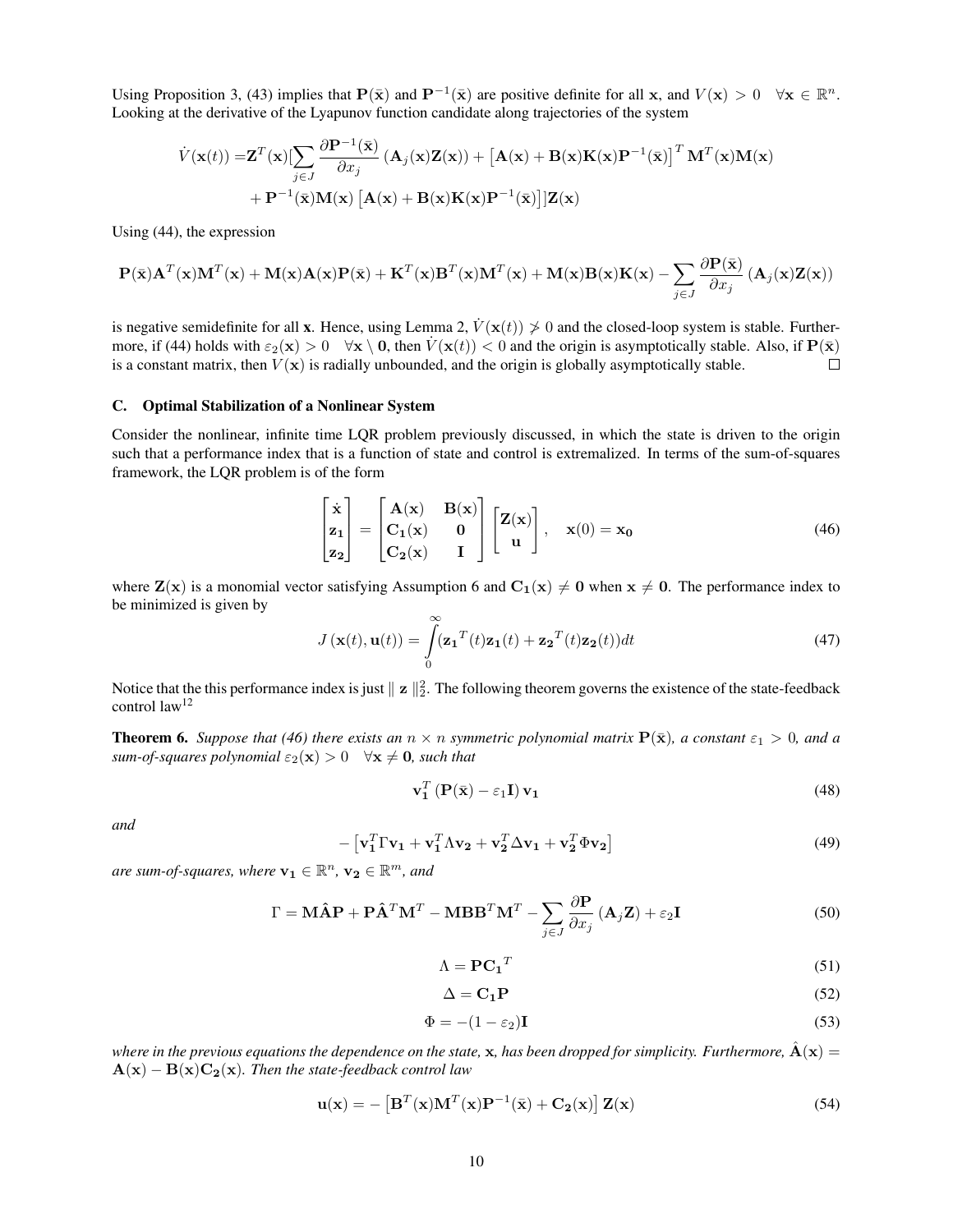*causes the origin to be asymptotically stable, and if*  $P(\bar{x})$  *is a constant matrix, the origin is globally asymptotically stable. Additionally, for an initial condition,* x0*, that is inside the region of attraction the performance index is bounded by*

$$
J\left(\mathbf{x}(t),\mathbf{u}(t)\right) = \parallel \mathbf{z} \parallel_{2}^{2} \leq \mathbf{Z}^{T}\left(\mathbf{x_{0}}\right)\mathbf{P}^{-1}(\bar{\mathbf{x}}_{0})\mathbf{Z}(\mathbf{x_{0}}) \tag{55}
$$

The proof of this theorem follows similarly to the general sum-of-squares stabilization problem discussed in the previous section, and is outlined in.<sup>12</sup>

#### D. Connection Between the SDRE and Sum-of-Squares Framework

Note that the framework setup to solve the infinite time LQR problem for both the SDRE problem and sum-of-squares control synthesis problem can be made identical assuming that the monomial vector  $\mathbf{Z}(\mathbf{x})$  is just the state vector, x. That is to say,

$$
\mathbf{Z}(\mathbf{x}) = \mathbf{x} \tag{56}
$$

and the extended linearization of  $f(x)$  into the SDC matrix,  $A(x)$ , results in the SDC matrix being composed entirely of polynomial functions. With these restrictions in place, the state-dependent LMI solution solved by the SDRE yields the same solution and the solution obtained by sum-of-squares control synthesis.

# V. Dynamics of a High Mass Mars Entry Vehicle

For this investigation, the nonlinear equations of motion shown in (57)-(64) will govern the flight mechanics of the vehicle during its descent through the atmosphere. Note that these equations of motion assume three degree-offreedom motion of a point mass with rotation about the velocity vector (*i.e.*, bank) being decoupled from any other rotational motion of the vehicle. Additionally, because the hypersonic flight time for a vehicle descending through the Martian atmosphere is relatively short relative to the rotational period, the effect of planetary rotation is ignored.

$$
\dot{\theta} = \frac{V}{r} \frac{\cos(\gamma) \cos(\psi)}{\cos(\phi)}\tag{57}
$$

$$
\dot{\phi} = \frac{V}{r} \cos(\gamma) \sin(\psi) \tag{58}
$$

$$
\dot{r} = -V\sin(\gamma) \tag{59}
$$

$$
\dot{\psi} = -\frac{V}{r}\cos(\gamma)\cos(\psi)\tan(\phi) + \frac{\hat{L}}{V}\cos(\gamma)\sin(\sigma)
$$
\n(60)

$$
\dot{\gamma} = \left(g - \frac{V^2}{r}\right) \frac{\cos(\gamma)}{V} - \frac{\hat{L}}{V} \cos(\sigma) \tag{61}
$$

$$
\dot{V} = -\hat{D} + g\sin(\gamma) \tag{62}
$$

$$
\ddot{\sigma} = \frac{Td}{I_b} \tag{63}
$$

$$
\dot{m} = -\frac{T}{g_0 I_{sp}}\tag{64}
$$

Where (57)-(59) are the kinematic equations governing the time rate of change of longitude ( $\theta$ ), latitude ( $\phi$ ), and the radial distance from the center of the planet  $(r)$ . Equations (60)-(62) are the equations of motion describing the time rate of change of the azimuth  $(\psi)$ , flight path angle  $(\gamma)$ , and velocity  $(V)$ . The last two equations above, (63) and (64), describe the attitude dynamics of the vehicle and the associated vehicle mass loss with using the thrusters. While the bank angle  $(\sigma)$  is the control variable that appears directly in the dynamics of the vehicle (57)-(62), the thrust (T) is the actuator available to control the bank angle. The relationships for the mass specific lift  $(\hat{L})$  and mass specific drag  $(D)$  are seen in (65) and (66).

$$
\hat{L} = \frac{1}{2m} \rho V^2 S C_L \tag{65}
$$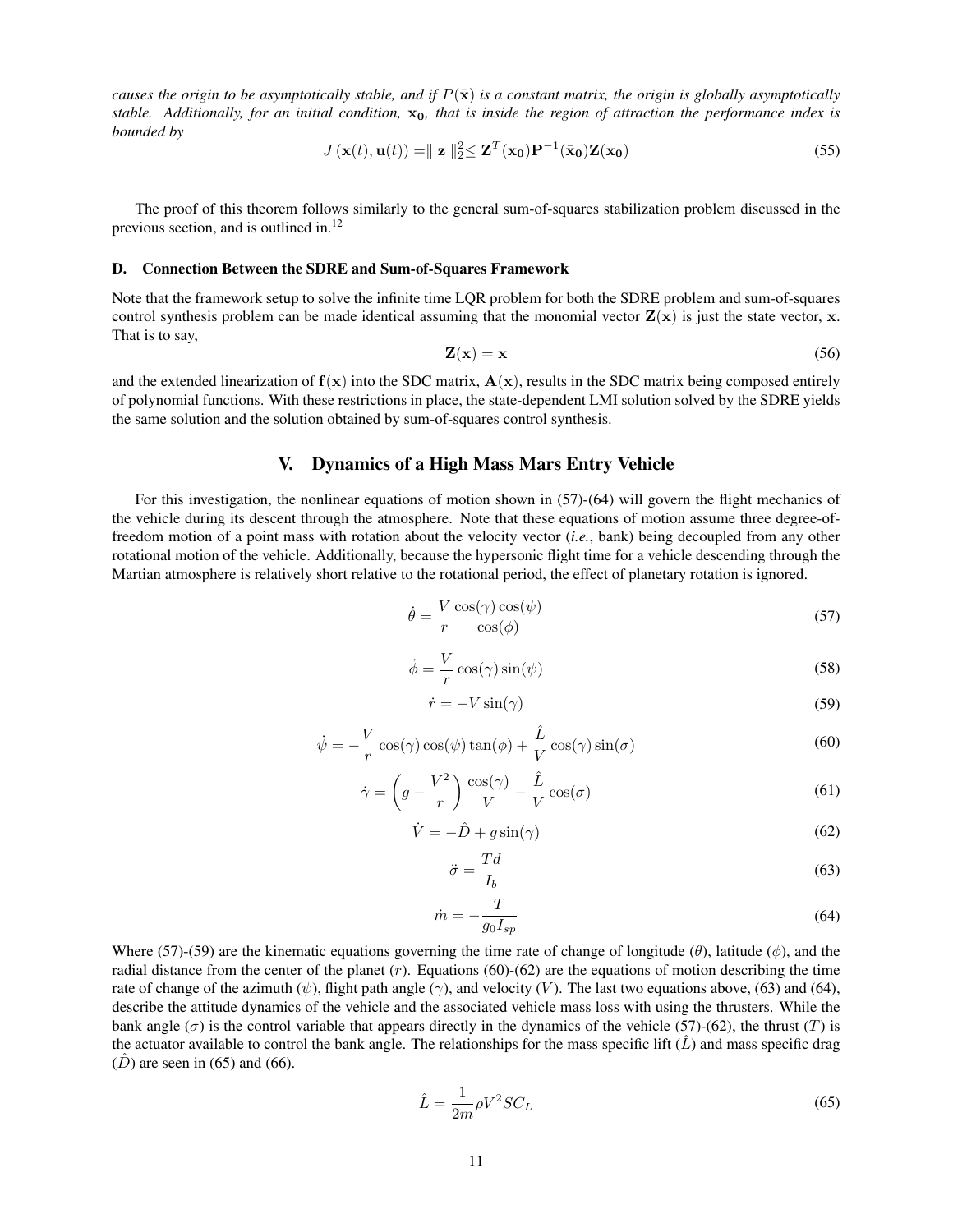$$
\hat{D} = \frac{1}{2m} \rho V^2 S C_D \tag{66}
$$

Additionally, the planetary environment is assumed to be defined by an inverse-square law gravitational field and an exponential density profile, as seen in (67) and (68)

$$
g = g_p \left(\frac{r_p}{r}\right)^2 \tag{67}
$$

$$
\rho = \rho_p \exp\left(-\frac{r - r_p}{H}\right) \tag{68}
$$

The remaining parameters of (57)-(68) are shown in Table 1 where values specific to Mars and the Mars Science Laboratory vehicle are used.

| <b>Parameter</b> | <b>Description</b>              | Value  | <b>Units</b>      |
|------------------|---------------------------------|--------|-------------------|
| 90               | Earth Reference Gravity         | 9.806  | $m/s^2$           |
| $g_p$            | Mars Surface Gravity            | 3.71   | m/s <sup>2</sup>  |
| $r_p$            | Mars Surface Radius             | 3397   | km                |
| $\rho_p$         | Mars Surface Density            | 0.0068 | kg/m <sup>3</sup> |
| H                | Atmospheric Scale Height        | 17391  | m                 |
| d                | <b>Thruster Offset Distance</b> | 0.9    | m                 |
| $I_{sp}$         | Specific Impulse of Thruster    | 190    | s                 |
| m <sub>0</sub>   | <b>Entry Mass</b>               | 2196   | kg                |
| $I_b$            | Vehicle Moment of Inertia       | 5560   | $kg-m2$           |
| S                | Vehicle Reference Area          | 15.9   | m <sup>2</sup>    |
| $C_D$            | Coefficient of Drag             | 1.4    |                   |
| $C_L$            | Coefficient of Lift             | 0.34   |                   |

Table 1. Additional Modeling Parameters

## VI. Modified Apollo Final Phase Hypersonic Guidance

The modified Apollo final phase (MAFP) entry guidance algorithm is a bank-to-steer guidance law which is a derivative of the Apollo final phase guidance law used during Earth entry from Lunar return of the Apollo spacecraft.<sup>3</sup> MAFP was developed in response to growing accuracy needs for Martian entry and is baselined to be used for the first time on MSL (scheduled to launch in 2011). In general, bank-to-steer guidance modulates the direction of the lift vector of the entry vehicle around the velocity vector in order to achieve some desired state. For the MAFP algorithm, this desired state is a reference trajectory, comprised of range-to-go, acceleration due to drag, and altitude rate which is stored as a function of the relative velocity. The guidance algorithm is activated once sufficient sensible drag ( $\geq 0.5$ ) g's) is detected. It then predicts the range-to-go based as a function of the error in the drag and altitude rate, as shown in (69).

$$
R_p = R_{ref} + \frac{\partial R}{\partial D} (D - D_{ref}) - \frac{\partial R}{\partial \dot{r}} (\dot{r} - \dot{r}_{ref})
$$
(69)

The desired vertical component of the lift-to-drag ratio is then able to be calculated as

$$
\left(\frac{L}{D}\right)_C = \left(\frac{L}{D}\right)_{ref} + \frac{K_3\left(R - R_p\right)}{\partial R/\partial(L/D)}
$$
\n(70)

and finally the bank angle command is given by

$$
\sigma_c = \cos^{-1}\left(\frac{(L/D)_C}{L/D}\right) K2ROLL \tag{71}
$$

where  $K2ROLL$  is a control on the direction of bank angle to account for bank reversals. The gains used in the algorithm are calculated using linear perturbation theory from the reference and are calculated using the adjoint equations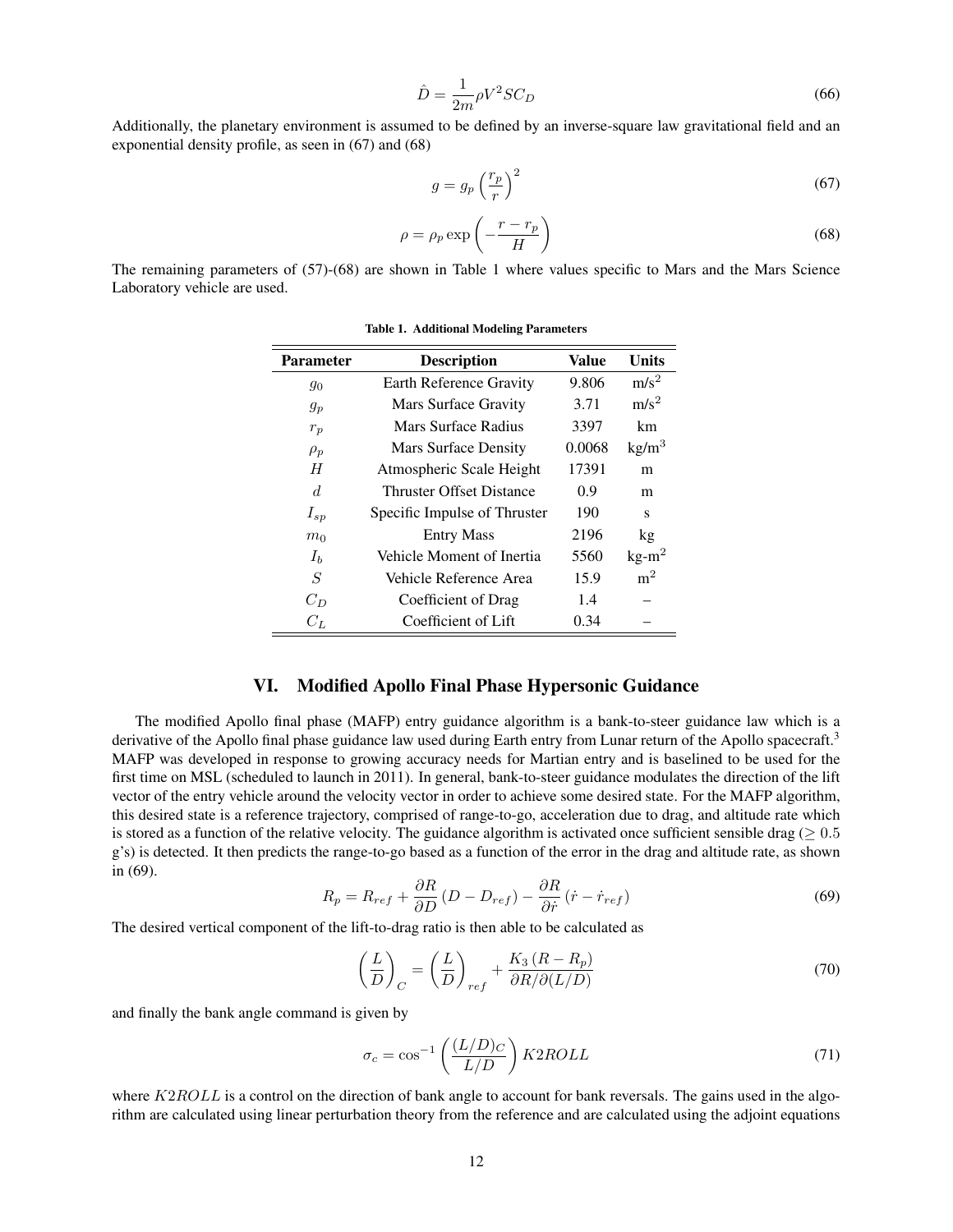of the system. The advantage of the MAFP algorithm is that it has shown to be extremely robust in practice, with a solution existing at every instant in time, which is an advantageous property for flight implementation. Furthermore, it only relies on parameters that are directly sensible (or that can be derived from directly sensible parameters). However, there is no guarantee of optimality on the control effort utilized, which correlates to the propellant mass used to command the bank angle through the trajectory.

# VII. State-Dependent Riccati Equation Tracking Controller Development for a High Mass Mars Entry Vehicle

#### A. System Factorization

The objective of this controller design is to track a full-state reference path, therefore first define the error of the system as

$$
\mathbf{e} = \mathbf{x} - \hat{\mathbf{x}} \tag{72}
$$

where x is the current state vector and  $\hat{x}$  is the state vector along the reference trajectory. With this definition, the atmospheric entry system that we wish to control has dynamics governed by

$$
\dot{\mathbf{e}} = \dot{\mathbf{x}} - \dot{\hat{\mathbf{x}}}\tag{73}
$$

The reference path dynamics  $\hat{x}$  are determined (and subsequently tabulated) during the generation of the reference trajectory, *apriori* to actual implementing the guidance law and therefor act as a bias to the system, not influencing the system dynamics described in (57)-(64). Because one of the solution procedures pursued will be through a sum-ofsquares approach, the extended linearization of the equations needs to contain a polynomial SDC matrix. To achieve this, a Taylor series expansion of the trigonometric and exponential functions is performed such that

$$
\sin(x) \approx x - \frac{x^3}{6} + \dots \tag{74}
$$

$$
\cos x \approx 1 - \frac{x^2}{2} + \dots \tag{75}
$$

$$
\tan x \approx 1 + \frac{x^3}{3} + \dots \tag{76}
$$

$$
\exp x \approx 1 + x + \dots \tag{77}
$$

Let the state vector be defined as

$$
\mathbf{x}(t) = \left[\theta(t) \; \phi(t) \; r(t) \; \psi(t) \; \gamma(t) \; V(t) \; \sigma(t) \; \dot{\sigma}(t) \; m(t))\right]^T \tag{78}
$$

and the control defined as solely the thrust,  $T(t)$ . Applying the polynomial approximations above, leads to one potential extended linearization for the state SDC matrix of the system as shown in (80) on the subsequent page. The control SDC matrix, for this particular factorization is given by

B(x) = 0 0 0 0 0 0 0 d Ib −1 Ispg<sup>0</sup> (79)

It is important to note that this extended linearization of the flight mechanics of the entry vehicle is not unique, and, in fact, several variations can be seen, by choosing different parameters to factor out. Furthermore, when not wishing to solve the SDRE using a sum-of-squares technique to solve the SDRE was desired, extended linearizations of the system are readily available without the use of any approximations.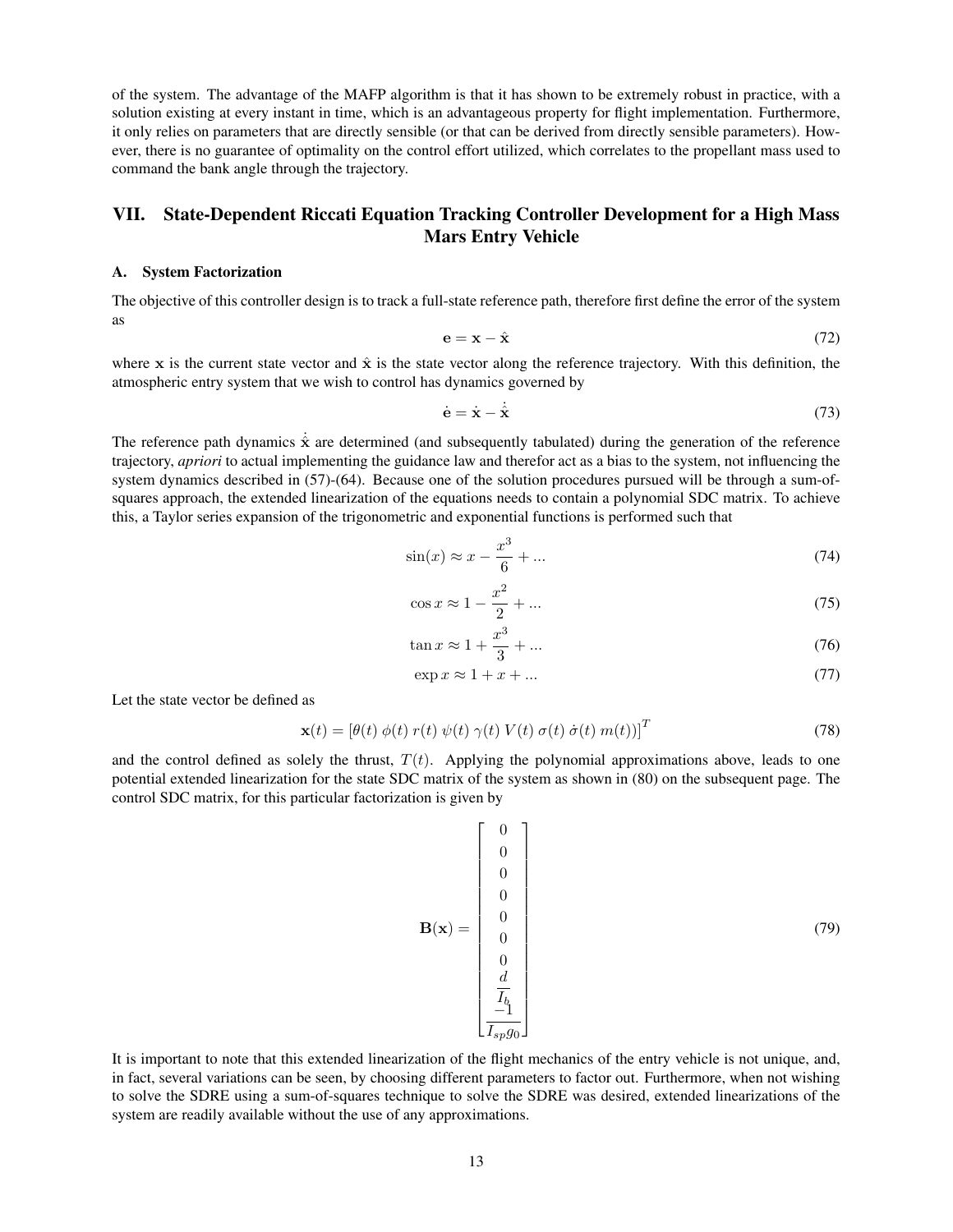## B. SDRE Solution Procedure

With the extended linearized system determined, several solution paths can be pursued in order to obtain the closedloop control solution to guide the vehicle towards the reference trajectory. The first option involves following the following procedure at each point along the trajectory:

- 1. Evaluate the  $A(x)$  and  $B(x)$  matrices given in (80) and (79), respectively, at the current value of the state
- 2. Form the SDRE as shown in (6) where the SDC's are constant matrices and the state and control weighting matrices (*i.e.*,  $Q(x)$  and  $R(x)$ ) are also constant matrices, determined *apriori*. (For the results shown in this report, they are arbitrarily taken to be identity)
- 3. Solve the SDRE evaluated at the current state as if it were a linear Riccati equation, for the positive-definite matrix,  $P(x)$
- 4. Invoke the state-feedback control law given in (7) as the control

Note that provided a solution for  $P(x)$  exists, this solution method assures local asymptotic stability to the desired reference trajectory. However, there is no guarantee that the extended linearization chosen will always result in an obtainable solution for the desired reference trajectory (and hence at some points in the trajectory a control will not be able to be found). This method solves the semidefinite programming problem for the state-feedback control at each point along the trajectory. Because this technique involves using semidefinite programming, an external program, SOSTOOLS v2.01<sup>13</sup> coupled with SeDuMi,<sup>14</sup> was utilized. This tool combination allows for direct synthesis of the sum-of-squares formulation of the SDRE, by solving the LQR problem using Shur decomposition real-time with the trajectory simulation. The outline of the solution procedure is as follows:

- 1. Formulate the appropriate polynomial objects in SOSTOOLS for the extended linearization representation of the dynamics
- 2. Choose appropriate values for the  $C_1(x)$  and  $C_2(x)$  matrix (For the results shown in this report, these are taken to be identity)
- 3. Call SOSTOOLS from the trajectory simulation to evaluate whether or not a solution satisfying Theorem 6
- 4. If a solution exists, evaluate the feedback-control law polynomial object returned (valid for a local region of the current condition), if a solution does not exist exit with no obtainable solution

Note that the solution obtained through the sum-of-squares approach is a local solution through the options in SOS-TOOLS with updates being recomputed every 30 seconds along the trajectory (approximately 10 times throughout the entry) to ensure that the locally obtained solution is valid.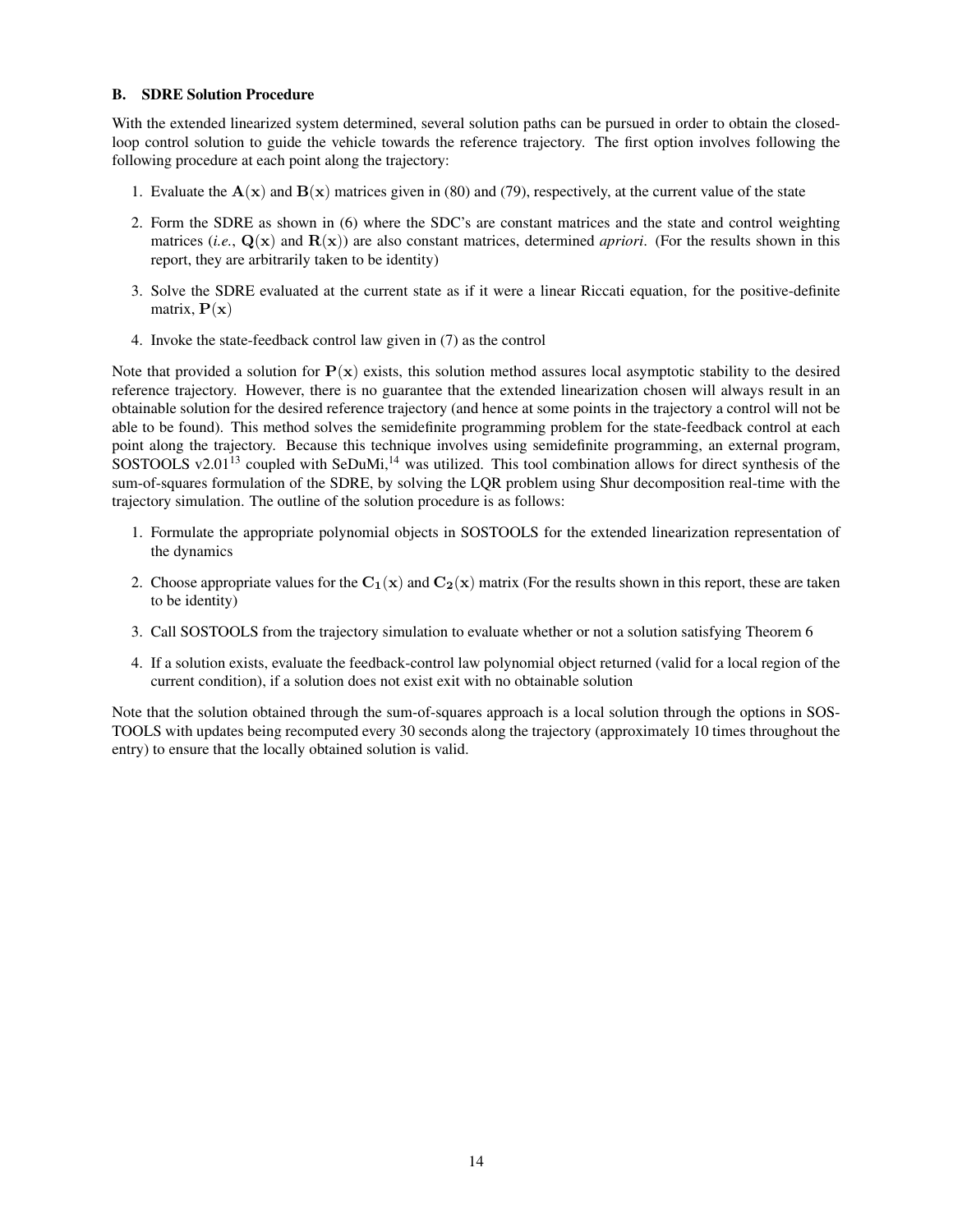$$
A(x) = [A_{1-5}(x) A_{6-9}(x)]
$$
\n(80)  
\n
$$
A_{1-5}(x) =\begin{bmatrix}\n0 & 0 & 0 & 0 & \sqrt{2}y^2 + \sqrt{2}y^2 - \sqrt{2}y^2 + 1 & \frac{1}{2}y^2 - \sqrt{2}y^2 - 1 \\
0 & 0 & 0 & \sqrt{2}y^2 - \sqrt{2}y^2 - \sqrt{2}y^2 - \sqrt{2}y^2 - 1 \\
0 & -\frac{y^2}{3r} - \frac{y^2y^2}{6r} + \frac{y^2y^2y^2}{6r} - \frac{y^2y^2y^2}{12r} & 0 & 0 \\
0 & 0 & 0 & 0 & \frac{9r^2}{r^2} - \frac{7^2g_r^2}{6r^2} \\
0 & 0 & 0 & 0 & 0 & \frac{9r^2}{r^2} - \frac{7^2g_r^2}{6r^2} \\
0 & 0 & 0 & 0 & \frac{9r^2}{r^2} - \frac{7^2g_r^2}{6r^2} \\
\frac{1}{\theta} & 0 & 0 & 0 & 0 & 0 \\
\frac{1}{\theta} & 0 & 0 & 0 & 0 & 0 \\
\frac{1}{\theta} & 0 & 0 & 0 & 0 & 0 \\
\frac{1}{\theta} & 0 & 0 & 0 & 0 & 0 \\
\frac{1}{\theta} & 0 & 0 & 0 & 0 & 0 \\
\frac{1}{\theta} & 0 & 0 & 0 & 0 & 0 \\
\frac{1}{\theta} & 0 & 0 & 0 & 0 & 0 \\
\frac{1}{\theta} & 0 & 0 & 0 & 0 & 0 \\
\frac{1}{\theta} & 0 & 0 & 0 & 0 & 0 \\
\frac{1}{\theta} & 0 & 0 & 0 & 0 & 0 \\
\frac{1}{\theta} & 0 & 0 & 0 & 0 & 0 \\
\frac{1}{\theta} & 0 & 0 & 0 & 0 & 0 \\
\frac{1}{\theta} & 0 & 0 & 0 & 0 & 0 \\
\frac{1}{\theta} & 0 & 0 & 0 & 0 & 0 \\
\frac{1}{\theta} & 0 & 0 & \frac{1}{\theta} - \frac{1}{\theta} + \frac{y^2}{2r} - \frac{y^2y^2}{4r^2} & 0 &
$$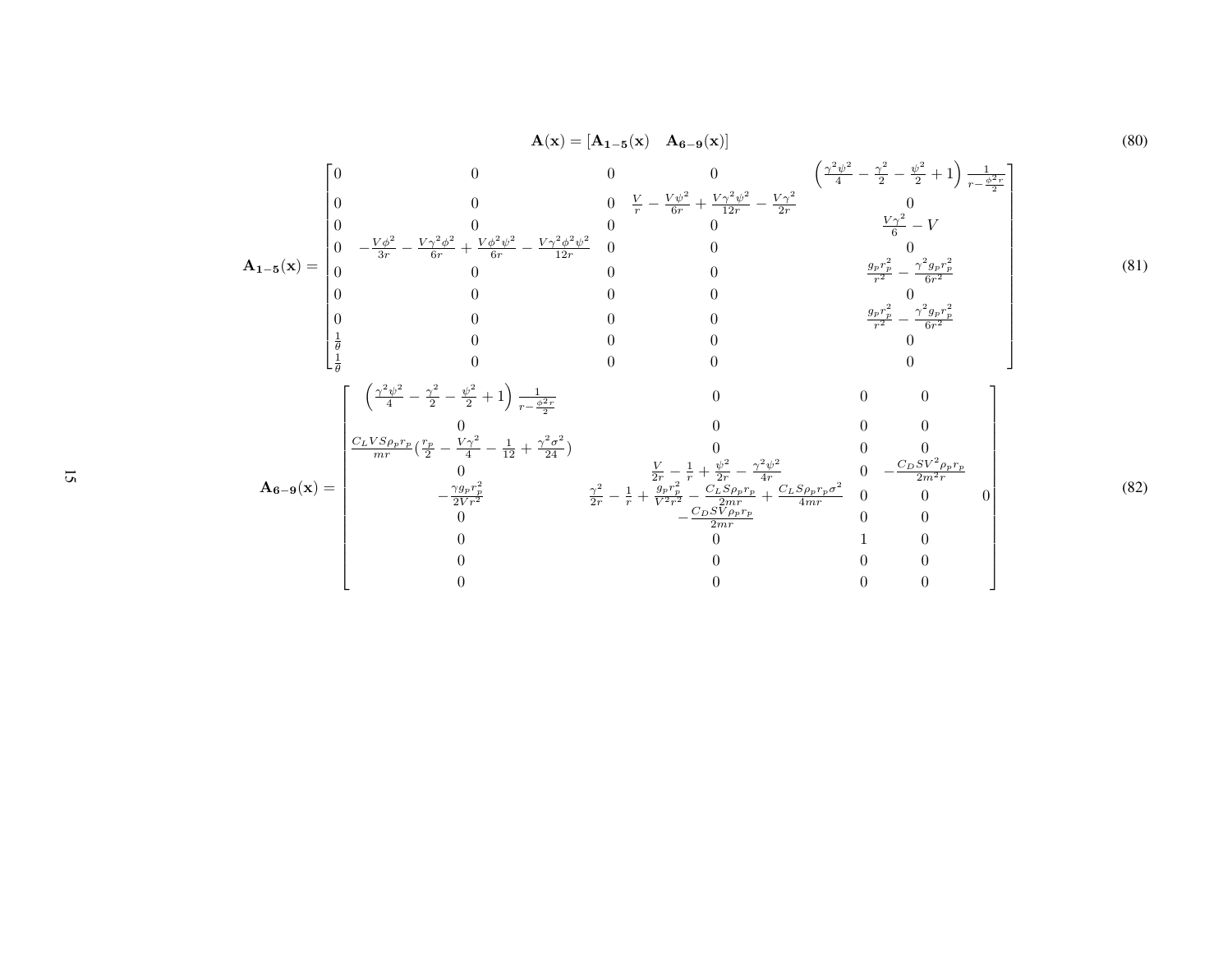## VIII. High Mass Mars Entry Vehicle Hypersonic Guidance Performance

## A. Reference Trajectory

A single reference trajectory was designed in order to evaluate the performance of each algorithm evaluated. The SDRE based guidance laws track the full state vector along the reference, while MAFP follows four states (or derived states)–range-to-go, acceleration due to drag, altitude rate, and velocity. The reference trajectory is defined at a constant 45◦ bank angle from the initial conditions seen in Table 2 and is terminated at the final conditions seen in Table 3 (nominally). In altitude-velocity space, the reference trajectory is included as part of the plot seen in Figure 1.

| <b>Parameter</b> | <b>Description</b>        | Value | Units |
|------------------|---------------------------|-------|-------|
| $\theta_0$       | Initial Longitude         | 0     | deg   |
| $\phi_0$         | Initial Latitude          | 0     | deg   |
| $h_0$            | Initial Altitude          | 125   | km    |
| $\psi_0$         | Initial Azimuth Angle     | 90    | deg   |
| $\gamma_0$       | Initial Flight Path Angle | 10    | deg   |
| $V_0$            | <b>Initial Velocity</b>   | 4500  | m/s   |
| m <sub>0</sub>   | <b>Initial Mass</b>       | 2196  | kg    |
| $\sigma_0$       | Initial Bank Angle        | 45    | deg   |

Table 2. Reference Trajectory Initial Conditions

#### Table 3. Reference Trajectory Final Conditions

| <b>Parameter</b> | <b>Description</b>      | Value     | Units |
|------------------|-------------------------|-----------|-------|
| $\theta_f$       | Final Longitude         | $-1.3947$ | deg   |
| $\phi_f$         | <b>Final Latitude</b>   | 16.279    | deg   |
| $h_f$            | Final Altitude          | 7         | km    |
| $\psi_f$         | Final Azimuth Angle     | 113.7     | deg   |
| $\gamma_f$       | Final Flight Path Angle | 28.8      | deg   |
| $V_f$            | <b>Final Velocity</b>   | 492.4     | m/s   |
| m <sub>f</sub>   | <b>Final Mass</b>       | 2196      | kg    |
| $\sigma_f$       | Final Bank Angle        | 45        | deg   |

#### B. Region of Attraction

Using the adjoint method outlined previously (*i.e.*, invoking Proposition 1), the region of attraction around the reference trajectory was able to be estimated. The solution procedure involves integrating the Hamiltonian dynamics as well as the adjoint equations of the system from the final state (taken to be the full state defined at 7 km, which is approximately the planned parachute deployment condition for MSL) while attempting to find the largest region in state space which satisfies (22). The region of attraction was numerically approximated for each state variable by using a Newton-Raphson iteration on (22) with a convergence criterion of 1% of the state values along the reference trajectory. The results of this estimation when taken to altitude-velocity space are shown in Figure 1. It is interesting to note that for the reference trajectory used in this analysis, that virtually no region attraction exists above 83 km. This is somewhat expected as the control authority is negligible in this regime with little dynamic pressure to yield significant lift.

#### C. Continuous and Piecewise Continuous SDRE Performance

In order to gain a sense of the performance of SDRE control for hypersonic aeromaneuving of entry vehicles on Mars, as well as the performance of the sum-of-squares decomposition relative to solving the SDRE with the SDC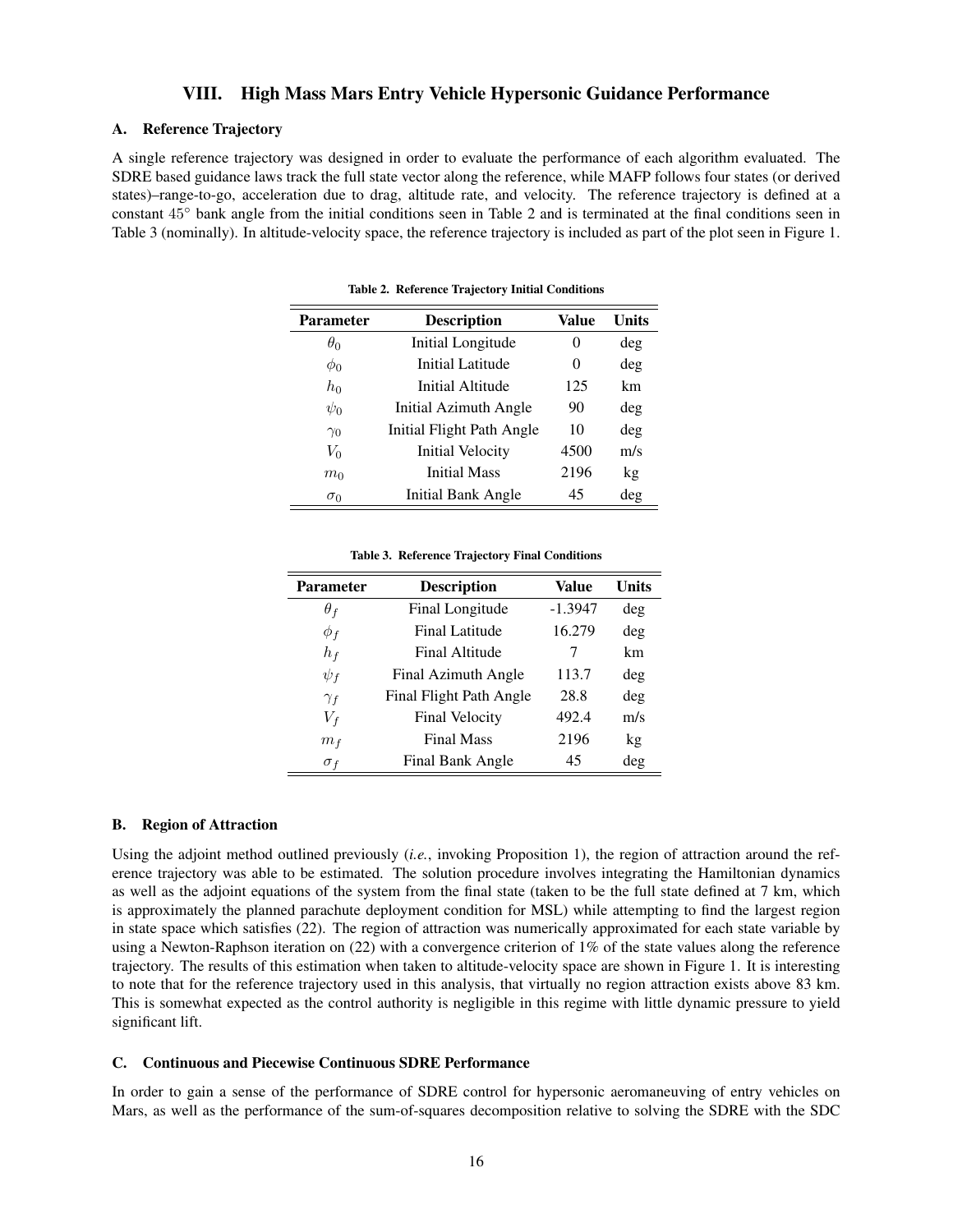

Figure 1. Region of Attraction Around the Reference Trajectory

matrices updated continually with the current state, the two different implementations of the SDRE were implemented. Additionally, MAFP was included to serve as a performance baseline relative to the current state of the art for flight implementable hypersonic guidance. Two different scenarios were analyzed, one in which the density was 10% higher than that modeled in the nominal (reference) trajectory and one in which the entry flight path angle is shallowed to 8°. Performance data is shown in Table 4 and 5 for the two different cases. While Figure 2 and Figure 3 shows the trajectory for each of the control laws in altitude-velocity space for the increased density case and shallow flight path angle case, respectively. Also shown is how the error vector, e, evolves with velocity for each of the algorithms. This error vector is normalized by the maximum magnitude observed for each algorithm, to make the results more relevant. This velocity evolution is shown in Figure 4 and Figure 5. In the results, modified Apollo final phase is identified as *MAFP*, the SDRE with SDC matrices continuously updated is identified as *Continuous*, and the SDRE solved locally using the sum-of-squares technique is identified as *Sum-of-squares*.

| <b>Algorithm</b> | <b>Velocity Error</b> | <b>Position Error</b>         | <b>Propellant</b> |
|------------------|-----------------------|-------------------------------|-------------------|
|                  | at 7 km $(m/s)$       | at $7 \text{ km} \text{ (m)}$ | Usage $(kg)$      |
| <b>MAFP</b>      | 8.6                   | 398                           | 33.9              |
| Continuous       | 7.5                   | 420                           | 27.6              |
| Sum-of-squares   | 9.4                   | 440                           | 29.2              |

Table 4. Performance Comparison with 10% Higher Density

|  | Table 5. Performance Comparison with $\gamma = 8^{\circ}$ |  |  |  |
|--|-----------------------------------------------------------|--|--|--|
|--|-----------------------------------------------------------|--|--|--|

| <b>Algorithm</b> | <b>Velocity Error</b> | <b>Position Error</b>         | <b>Propellant</b> |
|------------------|-----------------------|-------------------------------|-------------------|
|                  | at 7 km $(m/s)$       | at $7 \text{ km} \text{ (m)}$ | Usage $(kg)$      |
| <b>MAFP</b>      | 16.3                  | 287                           | 28.9              |
| Continuous       | 9.6                   | 378                           | 27.6              |
| Sum-of-squares   | 29.6                  | 622.                          | 31.2              |

It is seen that all three algorithms had similar performance with the sum-of-squares algorithm performing poorer than the continuous SDRE algorithm for both cases examined. This is can be attributed to the update rate of the local solution. Furthermore, it is seen that all three algorithms perform similarly in how the negate the relative error, with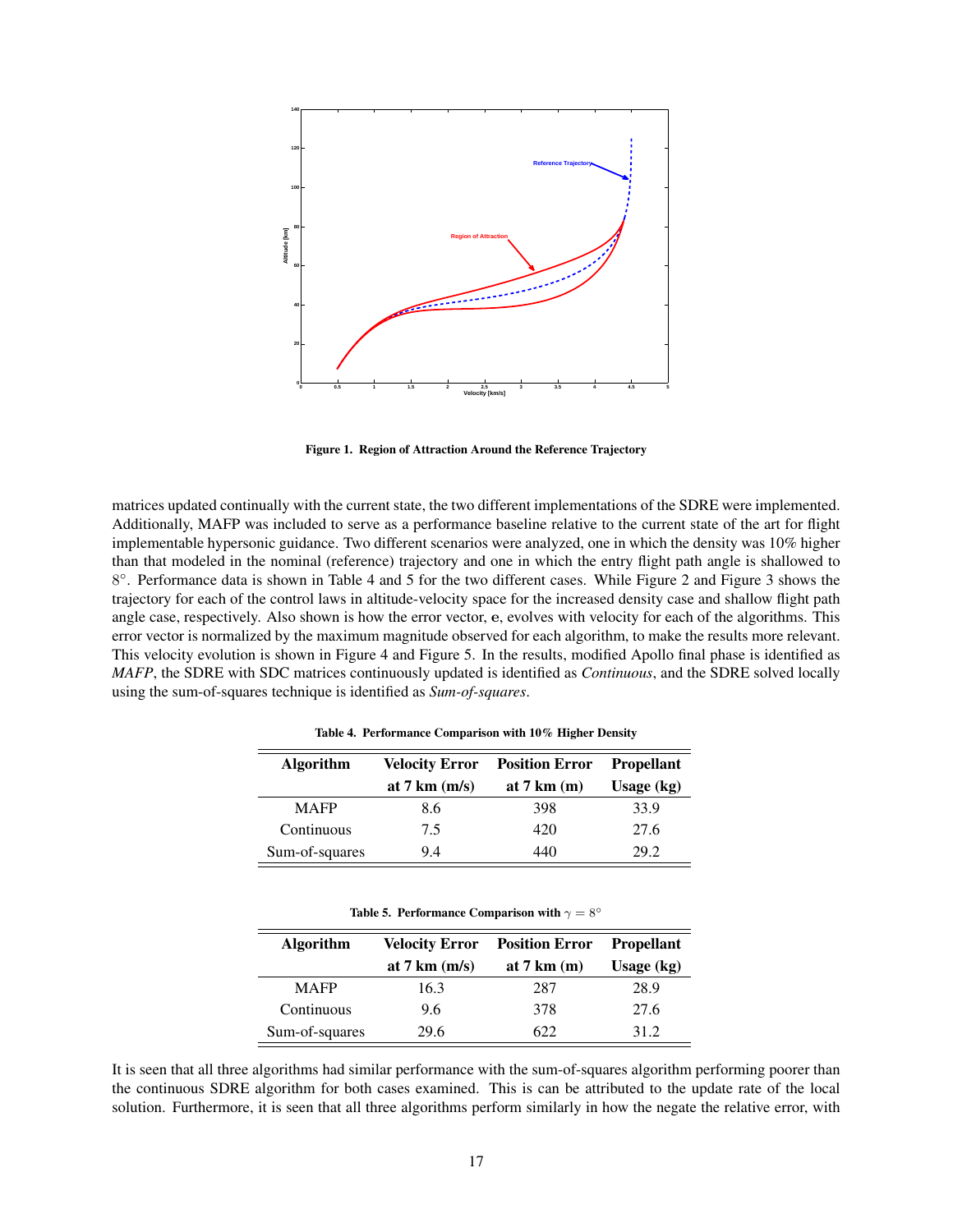

Figure 2. Trajectory Comparison with 10% Higher Density



Figure 3. Trajectory Comparison with  $\gamma = 8^\circ$ 

early error growth being primarily dominated by the timeline (range) differing dramatically from that of the reference.

# IX. Conclusions and Future Work

Through this work, a SDRE control solution to the bank-to-steer hypersonic aeromaneuvering of a high mass entry vehicle at Mars was accomplished. An analysis of the solution tools available was conducted as well as the performance relative to a flight-heritage bank-to-steer guidance algorithm. While the guidance accuracy for all algorithms was acceptable, a propellant benefit was seen to implementing the SDRE as it solves a sub-optimal LQR problem that accounts for control effort directly. However, this is at the cost of having the reference the full state of the system as opposed to a minimal state, that is fully sensible in flight. A sum-of-squares technique which locally solved a generic control problem was observed to give slightly poorer performance relative to that of a continuous linear LQR prob-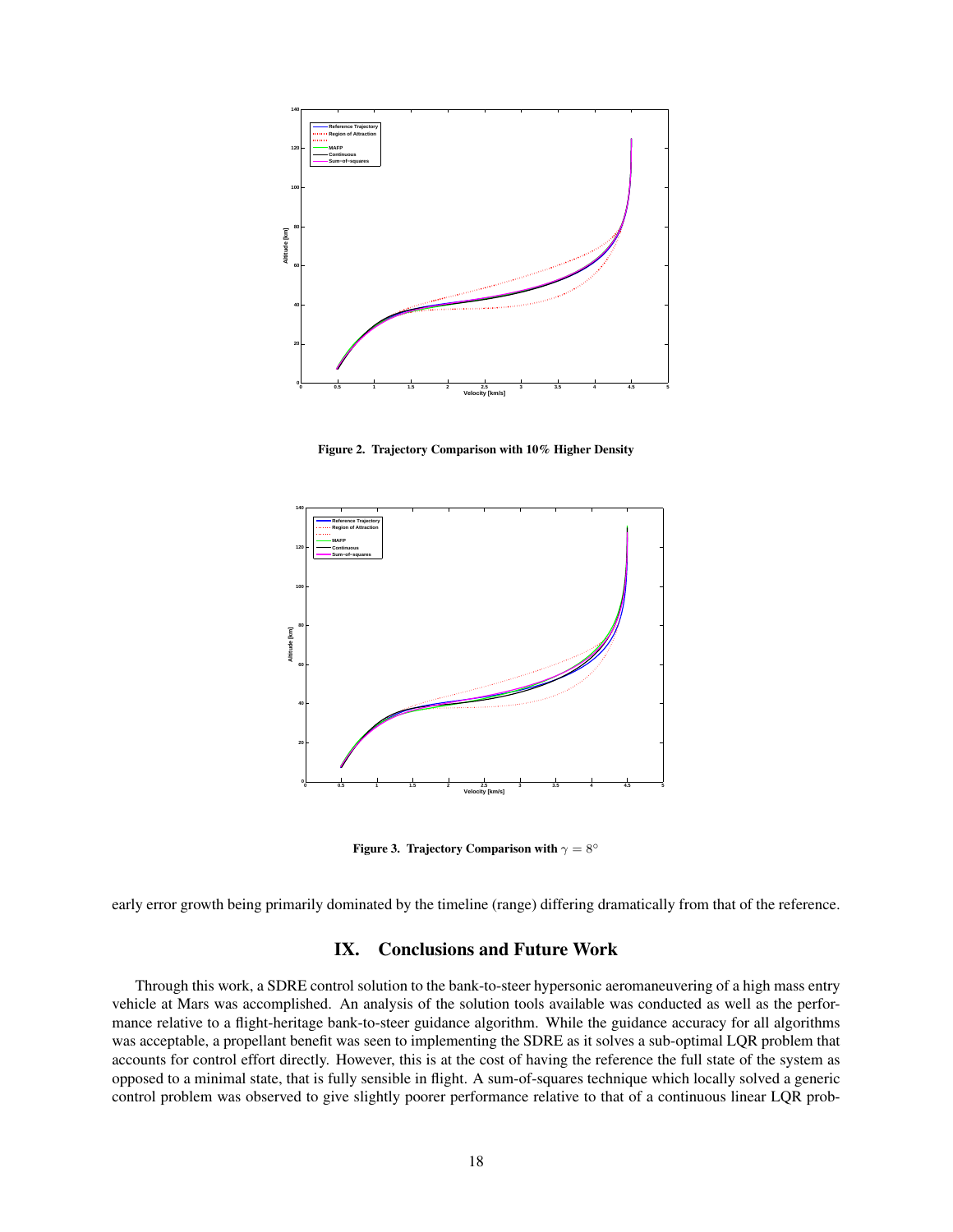

Figure 4. Error Vector Magnitude Comparison with 10% Higher Density



Figure 5. Error Vecotr Magnitude Comparison with  $\gamma = 8^\circ$ 

lem. In the future, an investigation into alternative extended linearizations of the system as well as the impact of the Taylor series polynomial approximation should be performed in order to fully characterize the quality of the solution obtained.

## References

<sup>1</sup> Wolf, A., Tooley, J., Ploen, S., Gromov, K., Ivanov, M., and Acikmese, B., "Performance Trades for Mars Pinpoint Landing," IEEE Paper 2006-1661, Big Sky, Montana, March 2006.

<sup>2</sup>B. Steinfeldt, M. Grant, D. Matz, R. Braun, and G. Barton, "Guidance, Navigation, and Control Technology System Trades for Mars Pinpoint Landing," AIAA Paper 2008-6216, August 2008.

<sup>3</sup>G. Carman, D. Ives, and D. Geller, "Apollo-Derived Mars Precision Lander Guidance," AIAA Paper 98-4570, August 2002.

<sup>4</sup>G. Mendeck and G. Carman, "Guidance Design for Mars Smart Landers Using the Entry Terminal Point Controller," AIAA Paper 2008-6216, August 2008.